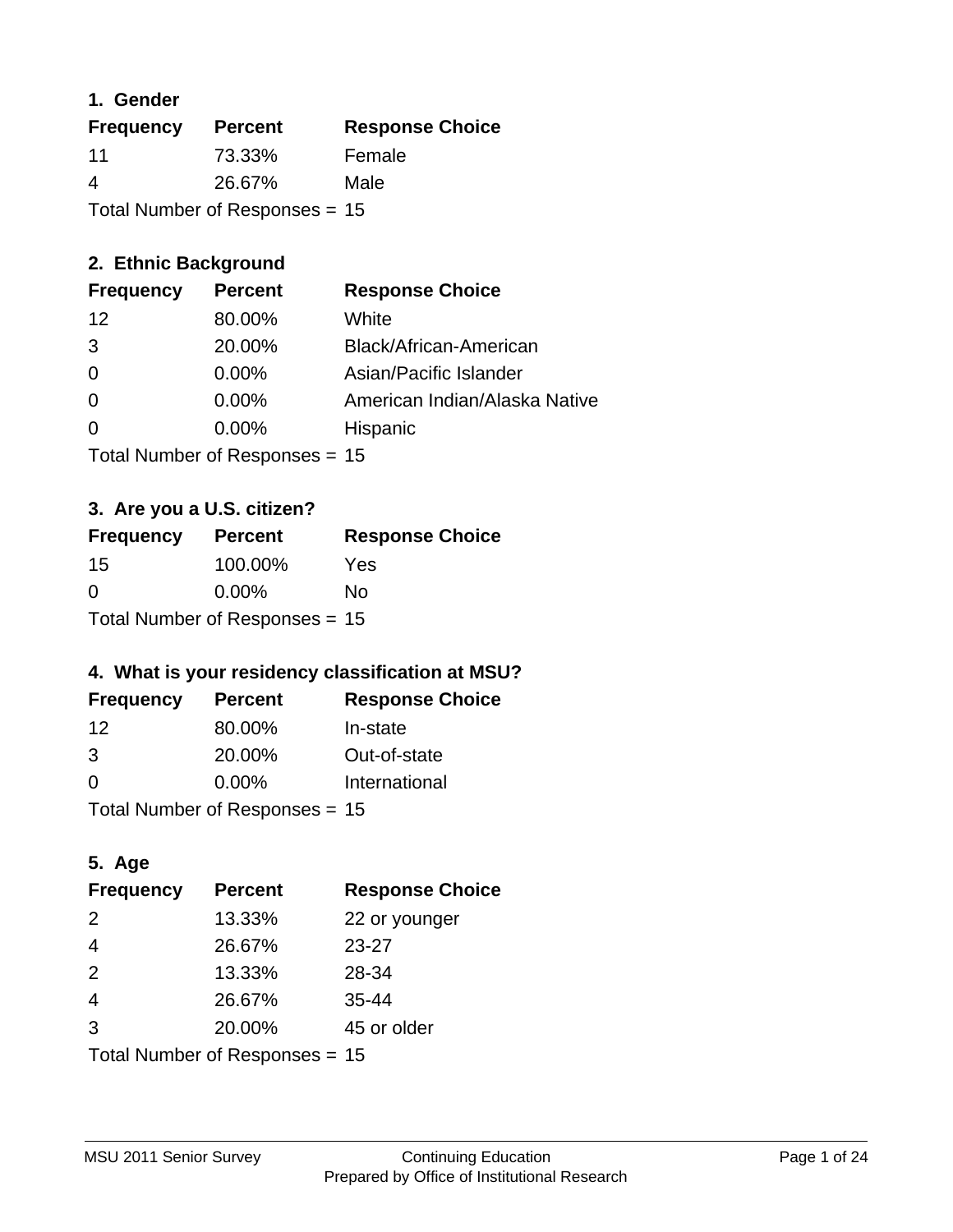**6. Has either of your parents received a bachelor's degree?**

| <b>Frequency</b> | <b>Percent</b>                   | <b>Response Choice</b> |
|------------------|----------------------------------|------------------------|
| 4                | 26.67%                           | Yes                    |
| 11               | 73.33%                           | Nο                     |
|                  | Total Number of Responses = $15$ |                        |

## **7. Has either of your parents received a degree from Murray State?**

| <b>Frequency</b> | <b>Percent</b> | <b>Response Choice</b> |
|------------------|----------------|------------------------|
| 0                | $0.00\%$       | Yes                    |
| 15               | 100.00%        | No                     |
|                  |                |                        |

Total Number of Responses = 15

## **8. What was your original entry status to MSU?**

| <b>Frequency</b> | <b>Percent</b>               | <b>Response Choice</b>                           |
|------------------|------------------------------|--------------------------------------------------|
| 4                | 26.67%                       | Freshman                                         |
| $\overline{4}$   | 26.67%                       | Transfer from community college/technical school |
| 7                | 46.67%                       | Transfer from 4-yr institution                   |
|                  | Total Number of Deepensee 15 |                                                  |

Total Number of Responses = 15

### **9. If transfer student, how many credits were transferred?**

| <b>Frequency</b> | <b>Percent</b>               | <b>Response Choice</b> |
|------------------|------------------------------|------------------------|
| -0               | $0.00\%$                     | 12 or fewer            |
| 1                | 9.09%                        | $13 - 30$              |
| $\mathcal{P}$    | 18.18%                       | $31 - 60$              |
| -8               | 72.73%                       | Over <sub>60</sub>     |
|                  | Total Number of Desponses 44 |                        |

Total Number of Responses = 11

# **10. If transfer student, approximately what percent of your University Studies (general education) classes did you take at Murray State?**

| <b>Frequency</b> | <b>Percent</b>                 | <b>Response Choice</b> |
|------------------|--------------------------------|------------------------|
| -6               | 54.55%                         | Under 25%              |
| 3                | 27.27%                         | 25-49%                 |
| 2                | 18.18%                         | 50-74%                 |
| $\Omega$         | 0.00%                          | 75-100%                |
|                  | Total Number of Responses = 11 |                        |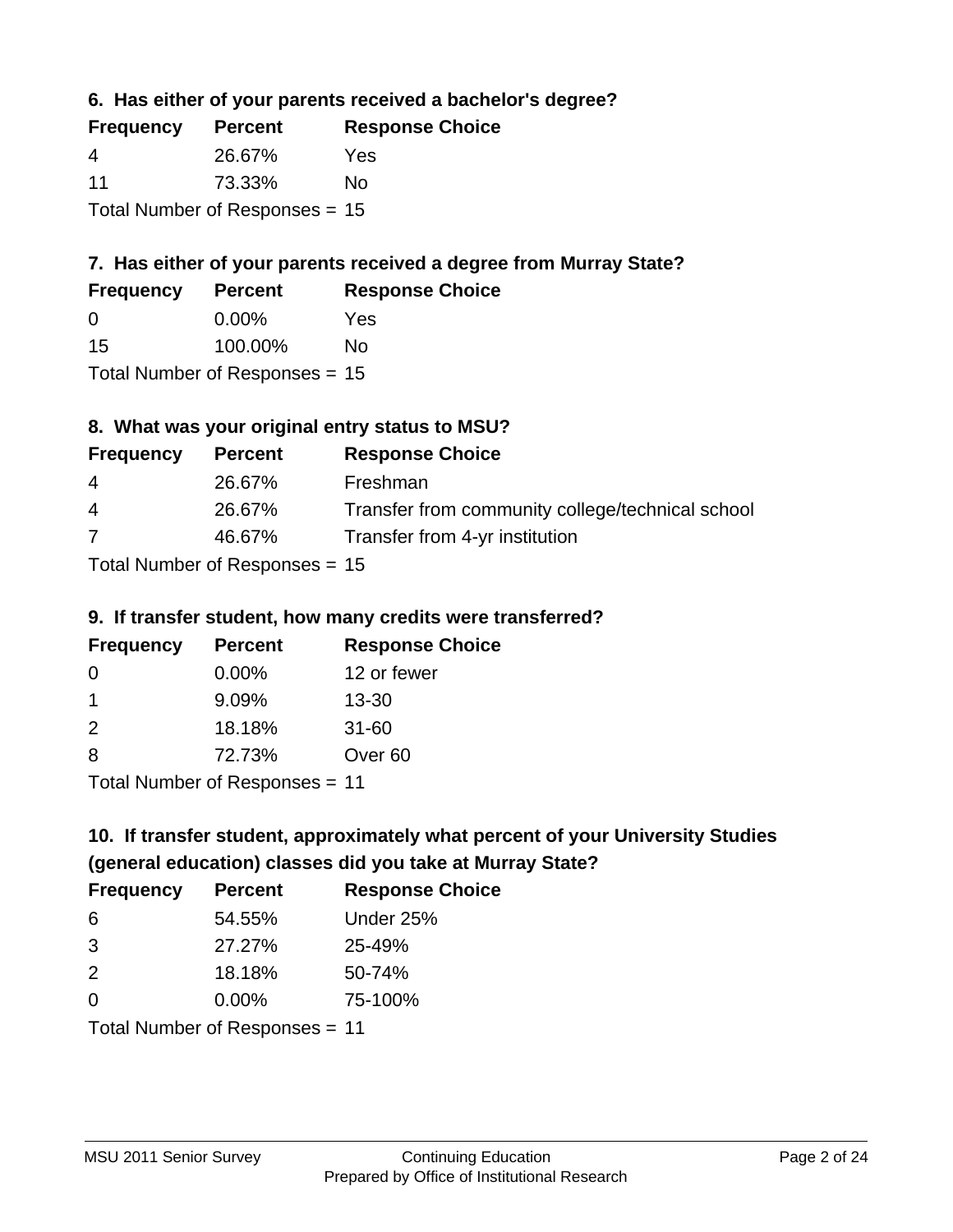### **11. What has been your attendance status at MSU?**

| <b>Frequency</b> | <b>Percent</b>                 | <b>Response Choice</b>     |
|------------------|--------------------------------|----------------------------|
| 10               | 66.67%                         | Primarily full-time        |
| 5                | 33.33%                         | <b>Primarily part-time</b> |
|                  | Total Number of Responses = 15 |                            |

### **12. In which Residential College are you a member?**

| <b>Frequency</b> | <b>Percent</b> | <b>Response Choice</b>            |
|------------------|----------------|-----------------------------------|
| 5                | 33.33%         | Do not know                       |
| 0                | $0.00\%$       | <b>Clark College</b>              |
| 0                | $0.00\%$       | <b>Elizabeth College</b>          |
| 0                | $0.00\%$       | <b>Franklin-Springer Colleges</b> |
| 2                | 13.33%         | <b>Hart College</b>               |
| 3                | 20.00%         | <b>Hester College</b>             |
| 2                | 13.33%         | <b>Regents College</b>            |
| $\mathcal{P}$    | 13.33%         | <b>Richmond College</b>           |
|                  | 6.67%          | <b>White College</b>              |

Total Number of Responses = 15

## **13. Have you ever received any type of Financial Aid while at MSU? (Scholarships, grants, work-study, etc.)**

| <b>Frequency</b> | <b>Percent</b>               | <b>Response Choice</b> |
|------------------|------------------------------|------------------------|
| 9                | 64.29%                       | Yes                    |
| 5                | 35.71%                       | No                     |
|                  | Total Number of Deepensee 44 |                        |

Total Number of Responses = 14

## **14. What degree are you seeking at this time?**

| <b>Frequency</b> | <b>Percent</b>                   | <b>Response Choice</b> |
|------------------|----------------------------------|------------------------|
| 0                | $0.00\%$                         | Associate              |
| 15               | 100.00%                          | <b>Baccalaureate</b>   |
|                  | Total Number of Responses = $15$ |                        |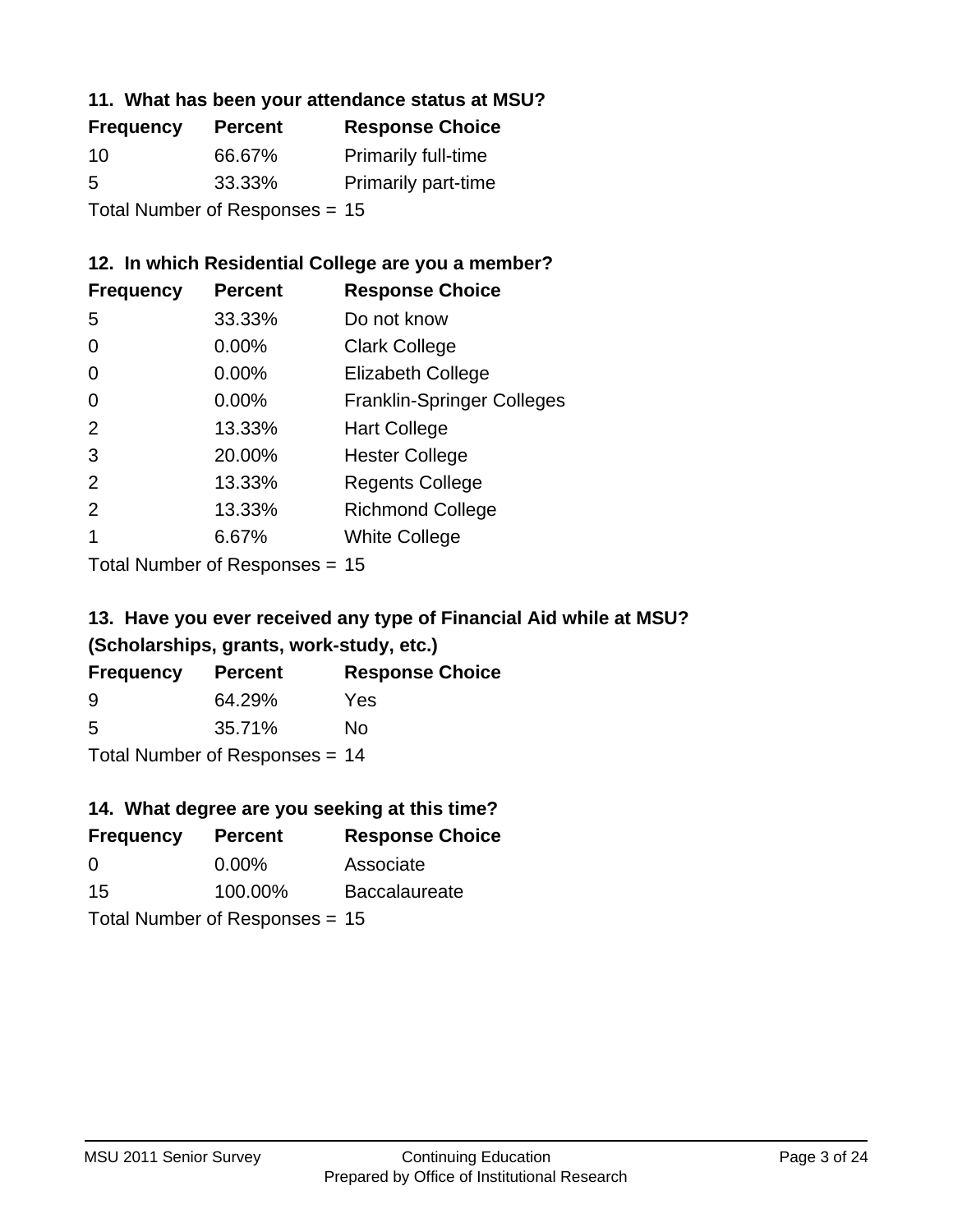**15. How many years will it take you to complete your degree from the point of your initial enrollment in college (including any time at a previous institution)?**

| <b>Frequency</b> | <b>Percent</b> | <b>Response Choice</b> |
|------------------|----------------|------------------------|
| $\Omega$         | 0.00%          | Two                    |
| 0                | 0.00%          | <b>Three</b>           |
|                  | 6.67%          | Four                   |
| 3                | 20.00%         | Five                   |
| 3                | 20.00%         | <b>Six</b>             |
| 8                | 53.33%         | More than six          |
|                  |                |                        |

Total Number of Responses = 15

#### **16. In what range does your grade point average fall?**

| <b>Frequency</b> | <b>Percent</b> | <b>Response Choice</b> |
|------------------|----------------|------------------------|
| 0                | $0.00\%$       | $2.00 - 2.50$          |
| -9               | 60.00%         | $2.51 - 3.00$          |
| 4                | 26.67%         | $3.01 - 3.50$          |
| $\mathcal{P}$    | 13.33%         | $3.51 - 4.00$          |
|                  |                |                        |

Total Number of Responses = 15

## **They are used to sort the data, and do not appear in this table Questions 17 and 18 relate to department and program information.**

### **19. For what purpose did you enroll at MSU?**

| <b>Frequency</b> | <b>Percent</b>                 | <b>Response Choice</b>                    |
|------------------|--------------------------------|-------------------------------------------|
| 0                | $0.00\%$                       | To receive an associate degree            |
| 15               | 100.00%                        | To receive a baccalaureate degree         |
| 0                | $0.00\%$                       | To take a few job related courses         |
| $\Omega$         | $0.00\%$                       | To transfer to another college/university |
|                  | Total Number of Responses = 15 |                                           |

# **20. What is the highest degree you eventually hope to receive?**

| <b>Frequency</b> | <b>Percent</b>             | <b>Response Choice</b> |
|------------------|----------------------------|------------------------|
| 0                | $0.00\%$                   | Associate              |
| 5                | 33.33%                     | <b>Baccalaureate</b>   |
| 8                | 53.33%                     | Graduate               |
| 2                | 13.33%                     | Professional           |
|                  | Total Number of Desperance |                        |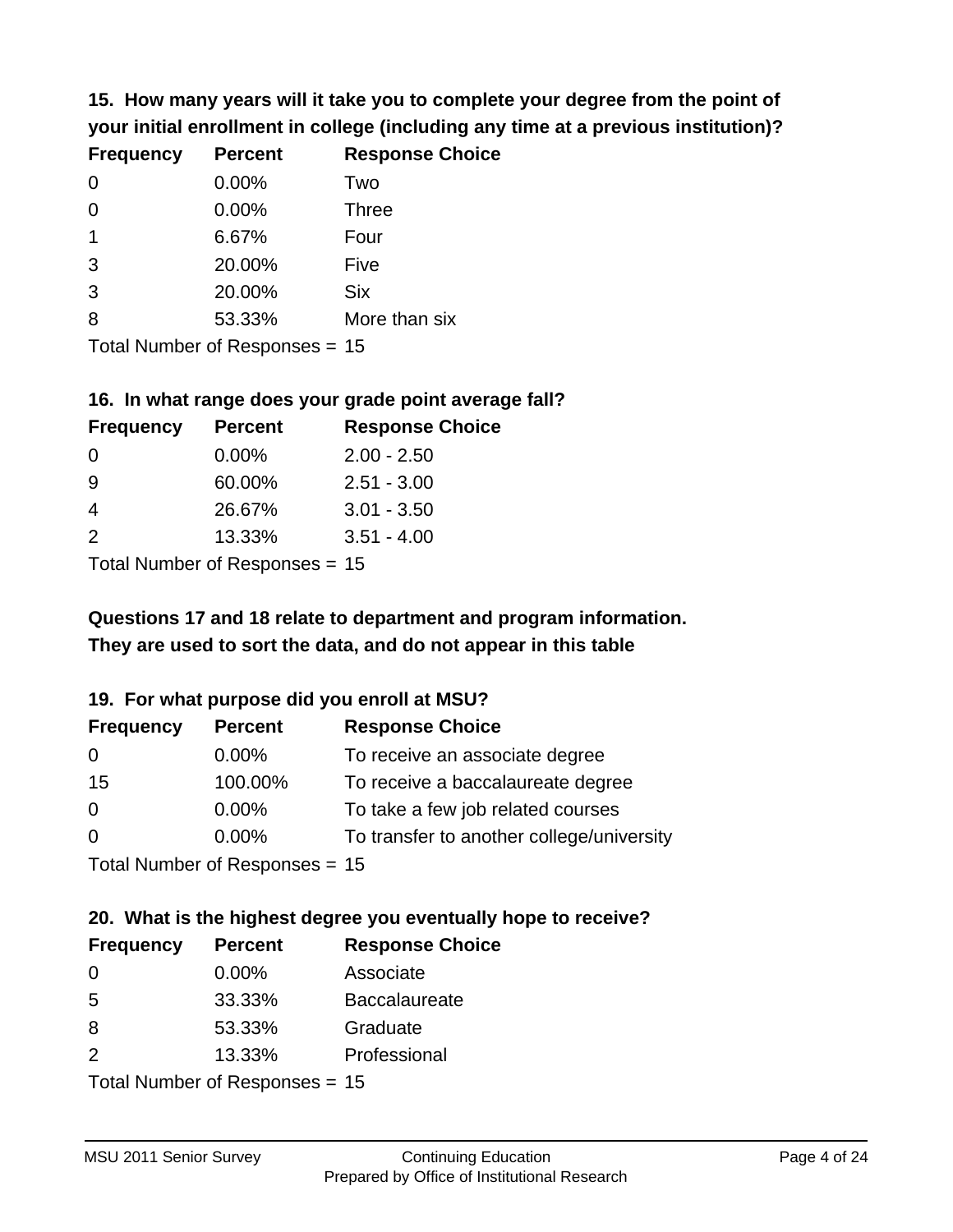### **21. Which best describes your situation?**

| <b>Frequency</b> | <b>Percent</b> | <b>Response Choice</b>               |
|------------------|----------------|--------------------------------------|
| -1               | 6.67%          | Did not change major/area            |
| $\overline{1}$   | 6.67%          | Did not initially declare major/area |
| 13               | 86.67%         | Changed major/area                   |
|                  |                |                                      |

Total Number of Responses = 15

### **22. While school was in session during the past year, how many hours per week, on average, did you work for pay?**

| <b>Frequency</b> | <b>Percent</b> | <b>Response Choice</b> |
|------------------|----------------|------------------------|
| 1                | 6.67%          | Did not work           |
| $\mathbf 1$      | 6.67%          | Worked 1-10 hrs        |
| $\mathbf 1$      | 6.67%          | Worked 11-20 hrs       |
| 3                | 20.00%         | Worked 21-30 hrs       |
| $\overline{4}$   | 26.67%         | Worked 31-40 hrs       |
| 5                | 33.33%         | Worked over 40 hrs     |
|                  |                |                        |

Total Number of Responses = 15

### **23. For the most part, were classes offered at times convenient to you?**

| <b>Frequency</b>               | <b>Percent</b> | <b>Response Choice</b> |
|--------------------------------|----------------|------------------------|
| 11                             | 78.57%         | Yes                    |
| 3                              | 21.43%         | Nο                     |
| Total Number of Responses = 14 |                |                        |

### **24. If no, what time would you have preferred?**

| <b>Frequency</b> | <b>Percent</b>                  | <b>Response Choice</b> |
|------------------|---------------------------------|------------------------|
| $\mathbf 1$      | 50.00%                          | Late afternoon         |
| $\Omega$         | $0.00\%$                        | Evening                |
| $\Omega$         | $0.00\%$                        | Weekend                |
| 1                | 50.00%                          | During the day         |
|                  | Total Number of Responses = $2$ |                        |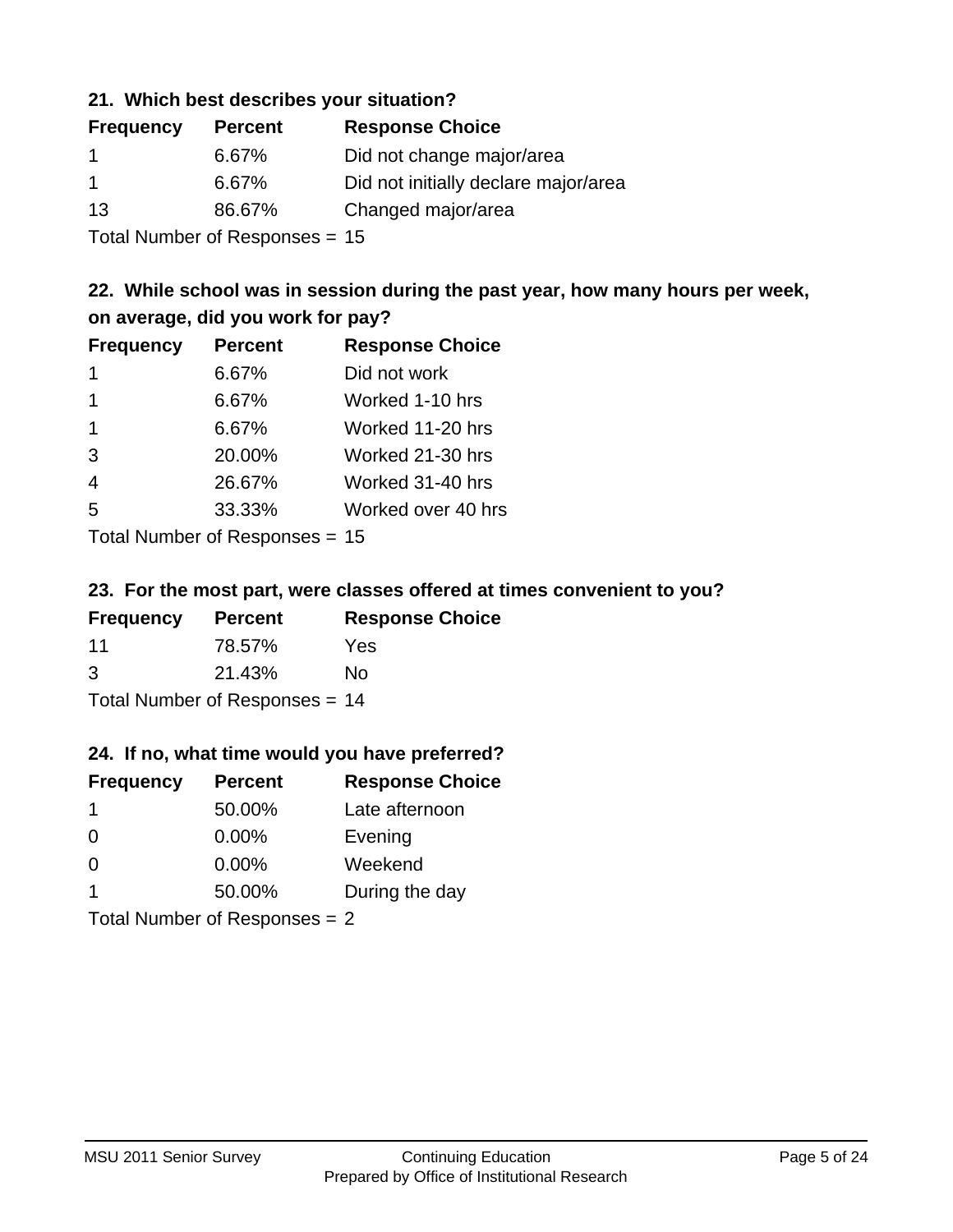### **25. Which best describes the location where you completed the majority of your coursework?**

| <b>Frequency</b> | <b>Percent</b>                 | <b>Response Choice</b> |
|------------------|--------------------------------|------------------------|
|                  | 46.67%                         | Murray                 |
| 1                | 6.67%                          | Paducah                |
| 0                | 0.00%                          | Ft. Campbell           |
| 1                | 6.67%                          | Madisonville           |
| 1                | 6.67%                          | Hopkinsville           |
| 0                | 0.00%                          | Henderson              |
| 4                | 26.67%                         | On the Internet        |
| 1                | 6.67%                          | Other                  |
|                  | Total Number of Responses = 15 |                        |

**26. Did you take any online courses while at Murray State?**

| <b>Frequency</b> | <b>Percent</b>                   | <b>Response Choice</b> |
|------------------|----------------------------------|------------------------|
| 14               | 93.33%                           | Yes                    |
| -1               | 6.67%                            | No                     |
|                  | Total Number of Responses = $15$ |                        |

## **27. Did it take you an extra semester or more to complete degree requirements at Murray State?**

| <b>Frequency</b> | <b>Percent</b>                   | <b>Response Choice</b> |
|------------------|----------------------------------|------------------------|
| 11               | 73.33%                           | Yes                    |
| 4                | 26.67%                           | No                     |
|                  | Total Number of Responses $= 15$ |                        |

**28. If yes, why did it take you an extra semester or more?**

| <b>Frequency</b> | <b>Percent</b>                  | <b>Response Choice</b>                                       |  |  |
|------------------|---------------------------------|--------------------------------------------------------------|--|--|
| $\mathbf 0$      | $0.00\%$                        | Work obligation limited my enrollment.                       |  |  |
| 3                | 25.00%                          | Family obligations limited my enrollment.                    |  |  |
| 2                | 16.67%                          | Tuition and other costs of attendance limited my enrollment. |  |  |
| 2                | 16.67%                          | A decision to change majors added to my requirements.        |  |  |
| $\mathbf{1}$     | 8.33%                           | A required course or courses were not offered.               |  |  |
| $\mathbf 0$      | $0.00\%$                        | Credits were lost transferring to Murray State.              |  |  |
| $\overline{4}$   | 33.33%                          | Other                                                        |  |  |
|                  | Total Number of Responses $-12$ |                                                              |  |  |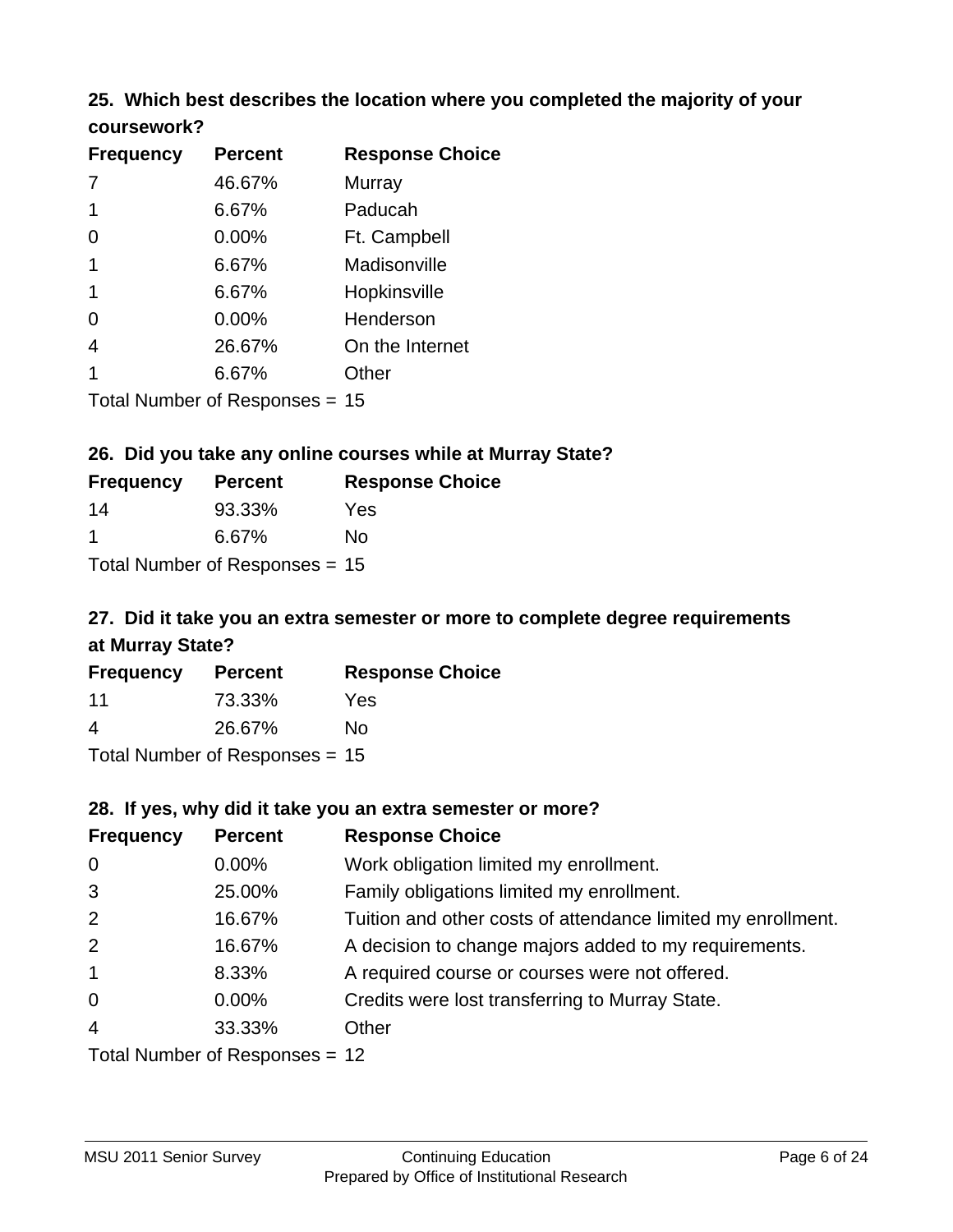## **29. Did you have trouble getting any course(s) you needed while at Murray State?**

| <b>Frequency</b> | <b>Percent</b>                   | <b>Response Choice</b> |
|------------------|----------------------------------|------------------------|
| -4               | 26.67%                           | Yes                    |
| 11               | 73.33%                           | Nο                     |
|                  | Total Number of Responses = $15$ |                        |

### **30. If yes, why did you have trouble getting the course?**

| <b>Frequency</b> | <b>Percent</b> | <b>Response Choice</b>                                |
|------------------|----------------|-------------------------------------------------------|
| 3                | 50.00%         | Not offered the semester I needed it.                 |
| $\overline{1}$   | 16.67%         | Not offered at hours convenient to my work schedule.  |
| 2                | 33.33%         | Not offered at hours suitable for my school schedule. |
| $\overline{0}$   | $0.00\%$       | All course sections were closed.                      |
| $\overline{0}$   | $0.00\%$       | I was unaware of the prerequisites for the course.    |
|                  |                |                                                       |

Total Number of Responses  $= 6$ 

## **31. Which statement best describes your experience with off-campus coop/internship?**

| <b>Frequency</b> | <b>Percent</b>             | <b>Response Choice</b>             |
|------------------|----------------------------|------------------------------------|
| 13               | 86.67%                     | Cannot judge, I did not have one.  |
| 2                | 13.33%                     | My experience was very valuable.   |
| $\Omega$         | $0.00\%$                   | My experience was valuable.        |
| $\Omega$         | 0.00%                      | My experience was of little value. |
| $\Omega$         | 0.00%                      | My experience was of no value.     |
|                  | Tatal Number of Desperance |                                    |

Total Number of Responses = 15

# **32. Which statement best describes your experience with on-campus faculty-directed research, scholarly, or creative project?**

| <b>Frequency</b> | <b>Percent</b>                 | <b>Response Choice</b>             |
|------------------|--------------------------------|------------------------------------|
| 9                | 60.00%                         | Cannot judge; I did not have one.  |
| $\overline{4}$   | 26.67%                         | My experience was very valuable.   |
| 2                | 13.33%                         | My experience was valuable.        |
| $\Omega$         | $0.00\%$                       | My experience was of little value. |
| $\Omega$         | $0.00\%$                       | My experience was of no value.     |
|                  | $Total Number of Denonce - 45$ |                                    |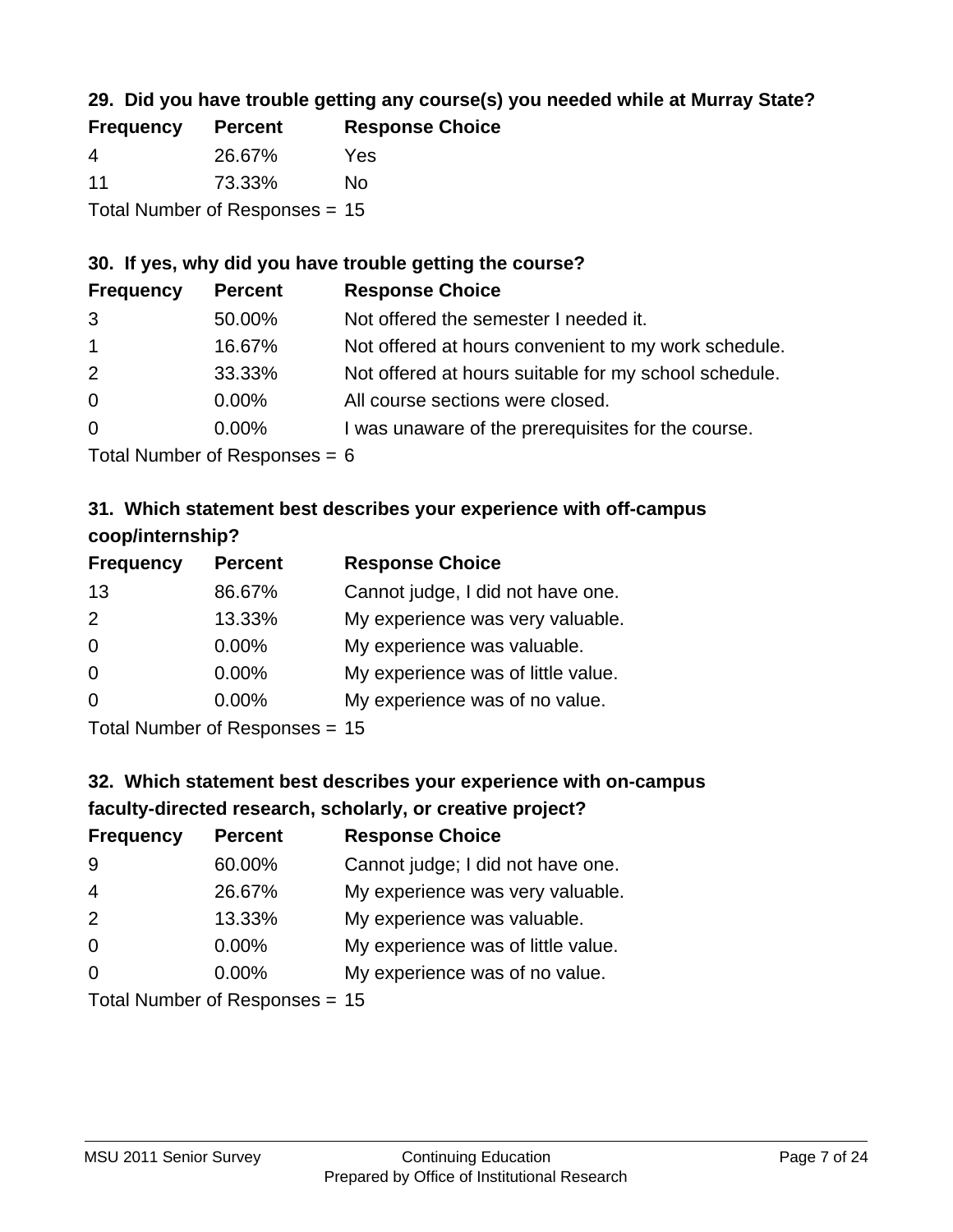#### **33. Which statement best describes your experience with academic advising in your major/area?**

| 11.70011110001701001 |                |                                                       |
|----------------------|----------------|-------------------------------------------------------|
| <b>Frequency</b>     | <b>Percent</b> | <b>Response Choice</b>                                |
| 0                    | $0.00\%$       | Cannot judge; I did not make use of the opportunity.  |
| 15                   | 100.00%        | I was satisfied with information my adviser provided. |
| $\overline{0}$       | $0.00\%$       | Advice was inaccurate, incomplete, or misleading.     |
| $\Omega$             | $0.00\%$       | My adviser was not available.                         |
|                      |                |                                                       |

Total Number of Responses = 15

### **For questions 34-48, indicate the extent to which you were satisfied.**

| 34. Class size relative to type of course |  |  |  |  |  |  |  |  |
|-------------------------------------------|--|--|--|--|--|--|--|--|
|-------------------------------------------|--|--|--|--|--|--|--|--|

| <b>Frequency</b> | <b>Percent</b>                   | <b>Response Choice</b> |
|------------------|----------------------------------|------------------------|
| -9               | 60.00%                           | Very satisfied         |
| 6                | 40.00%                           | Satisfied              |
| $\Omega$         | $0.00\%$                         | <b>Dissatisfied</b>    |
| $\Omega$         | 0.00%                            | Very dissatisfied      |
|                  | Total Number of Responses $= 15$ |                        |

Total Number of Responses = 15

### **35. Out-of-class availability of faculty**

| <b>Frequency</b> | <b>Percent</b>            | <b>Response Choice</b> |
|------------------|---------------------------|------------------------|
| 10               | 66.67%                    | Very satisfied         |
| 5                | 33.33%                    | Satisfied              |
| $\Omega$         | 0.00%                     | <b>Dissatisfied</b>    |
| $\Omega$         | $0.00\%$                  | Very dissatisfied      |
|                  | Total Number of DoEROR 0. |                        |

Total Number of Responses = 15

## **36. Effectiveness of your high school preparation for college work**

| <b>Frequency</b> | <b>Percent</b>                 | <b>Response Choice</b> |
|------------------|--------------------------------|------------------------|
| 7                | 46.67%                         | Very satisfied         |
| $\mathcal{P}$    | 13.33%                         | Satisfied              |
| 6                | 40.00%                         | <b>Dissatisfied</b>    |
| $\Omega$         | 0.00%                          | Very dissatisfied      |
|                  | Total Number of Responses = 15 |                        |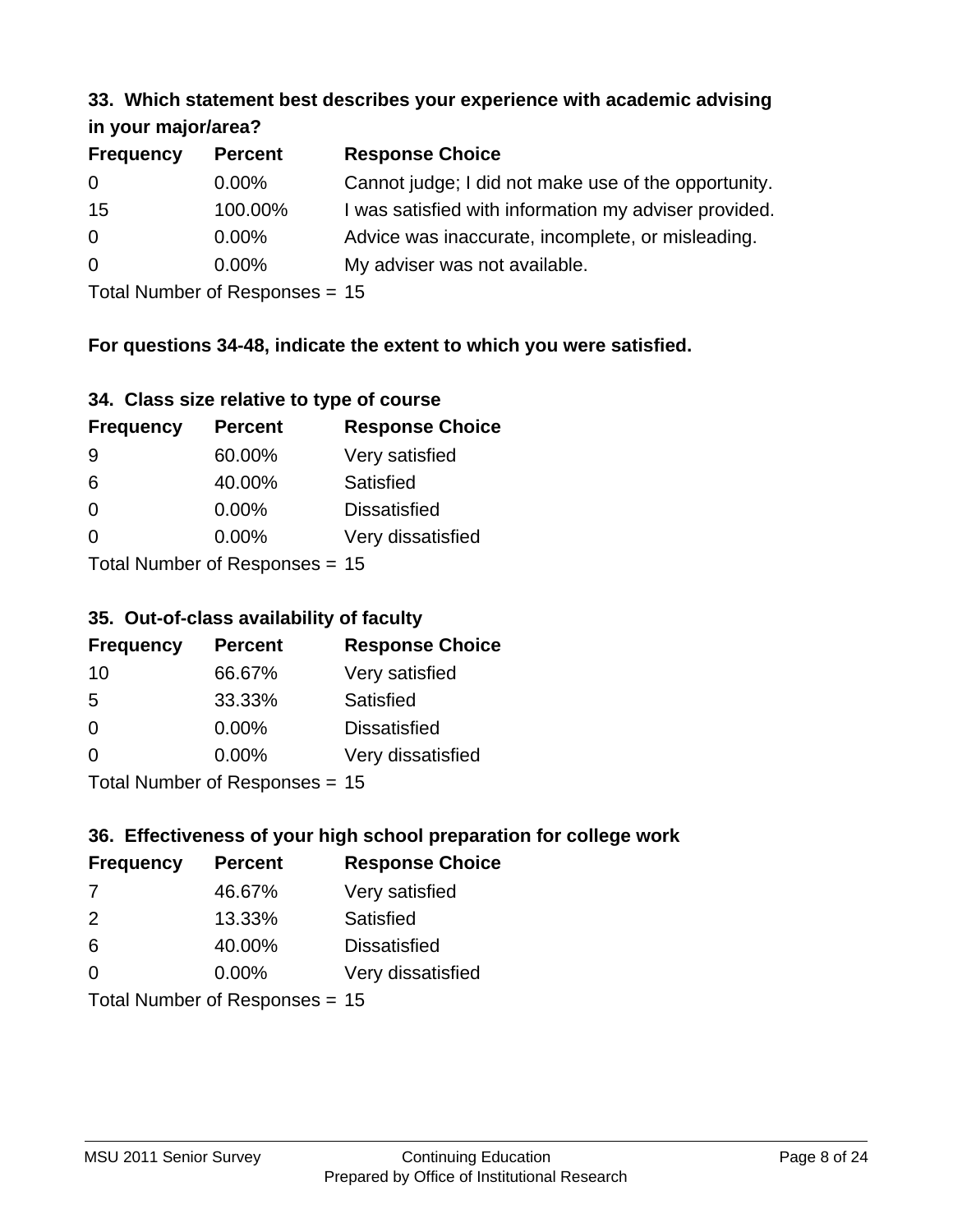## **37. Fairness of faculty in their treatment of individual students**

| <b>Frequency</b> | <b>Percent</b> | <b>Response Choice</b> |
|------------------|----------------|------------------------|
| 10               | 66.67%         | Very satisfied         |
| .5               | 33.33%         | Satisfied              |
| $\Omega$         | $0.00\%$       | <b>Dissatisfied</b>    |
| ∩                | 0.00%          | Very dissatisfied      |
|                  |                |                        |

Total Number of Responses = 15

### **38. Overall quality of instruction at Murray State**

| <b>Frequency</b> | <b>Percent</b> | <b>Response Choice</b> |
|------------------|----------------|------------------------|
| 11               | 73.33%         | Very satisfied         |
| 3                | 20.00%         | Satisfied              |
| $\overline{1}$   | 6.67%          | <b>Dissatisfied</b>    |
| $\Omega$         | 0.00%          | Very dissatisfied      |
|                  |                |                        |

Total Number of Responses = 15

### **39. Quality of instruction in University Studies (General Education) courses**

| <b>Frequency</b> | <b>Percent</b>            | <b>Response Choice</b> |
|------------------|---------------------------|------------------------|
| 9                | 60.00%                    | Very satisfied         |
| 6                | 40.00%                    | Satisfied              |
| $\Omega$         | 0.00%                     | <b>Dissatisfied</b>    |
| $\Omega$         | 0.00%                     | Very dissatisfied      |
|                  | Total Number of Desponses |                        |

Total Number of Responses = 15

### **40. Quality of instruction in your major**

| <b>Frequency</b> | <b>Percent</b>            | <b>Response Choice</b> |
|------------------|---------------------------|------------------------|
| 11               | 73.33%                    | Very satisfied         |
| 4                | 26.67%                    | Satisfied              |
| $\Omega$         | 0.00%                     | <b>Dissatisfied</b>    |
| $\Omega$         | 0.00%                     | Very dissatisfied      |
|                  | Total Number of Deepersee |                        |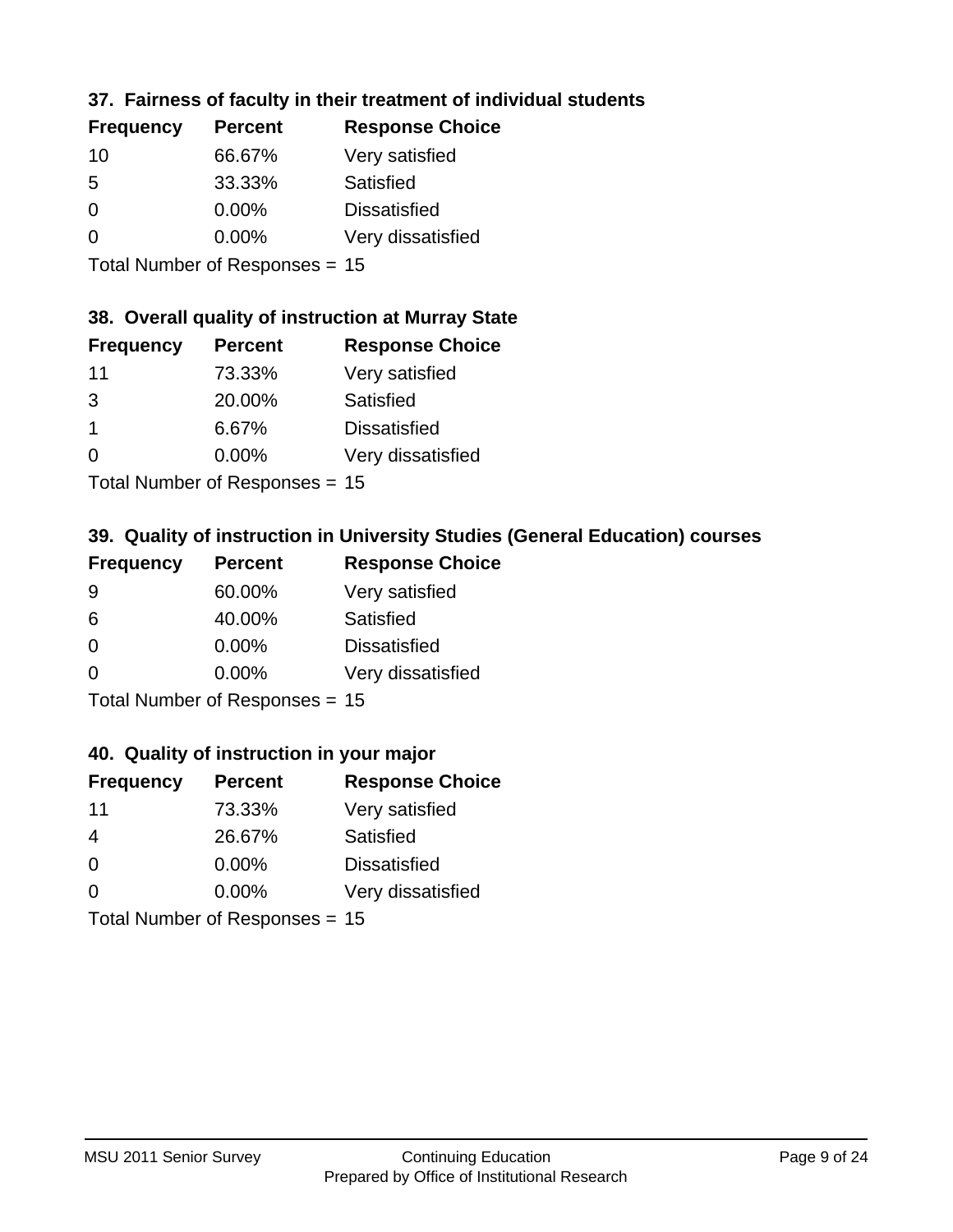## **41. Clarity of program objectives in your major**

| <b>Frequency</b> | <b>Percent</b> | <b>Response Choice</b> |
|------------------|----------------|------------------------|
| 8                | 53.33%         | Very satisfied         |
| -7               | 46.67%         | Satisfied              |
| $\Omega$         | $0.00\%$       | <b>Dissatisfied</b>    |
| ∩                | $0.00\%$       | Very dissatisfied      |
|                  |                |                        |

Total Number of Responses = 15

### **42. Intellectual challenge of the academic program**

| <b>Frequency</b> | <b>Percent</b> | <b>Response Choice</b> |
|------------------|----------------|------------------------|
| 9                | 60.00%         | Very satisfied         |
| 6                | 40.00%         | Satisfied              |
| $\Omega$         | 0.00%          | <b>Dissatisfied</b>    |
| $\Omega$         | 0.00%          | Very dissatisfied      |
|                  |                |                        |

Total Number of Responses = 15

## **43. Encouragement and information from your major department for employment after graduation**

| <b>Frequency</b> | <b>Percent</b>                | <b>Response Choice</b> |
|------------------|-------------------------------|------------------------|
| 8                | 53.33%                        | Very satisfied         |
| 5                | 33.33%                        | Satisfied              |
| 2                | 13.33%                        | <b>Dissatisfied</b>    |
| $\Omega$         | 0.00%                         | Very dissatisfied      |
|                  | $T$ and Number of Description |                        |

Total Number of Responses = 15

## **44. Availability of opportunities to engage in a faculty-mentored research,**

### **scholarly, or creative project in your area of study/interest**

| <b>Frequency</b> | <b>Percent</b> | <b>Response Choice</b> |
|------------------|----------------|------------------------|
| 10               | 66.67%         | Very satisfied         |
| 5                | 33.33%         | Satisfied              |
| $\Omega$         | $0.00\%$       | <b>Dissatisfied</b>    |
| $\Omega$         | 0.00%          | Very dissatisfied      |
|                  |                |                        |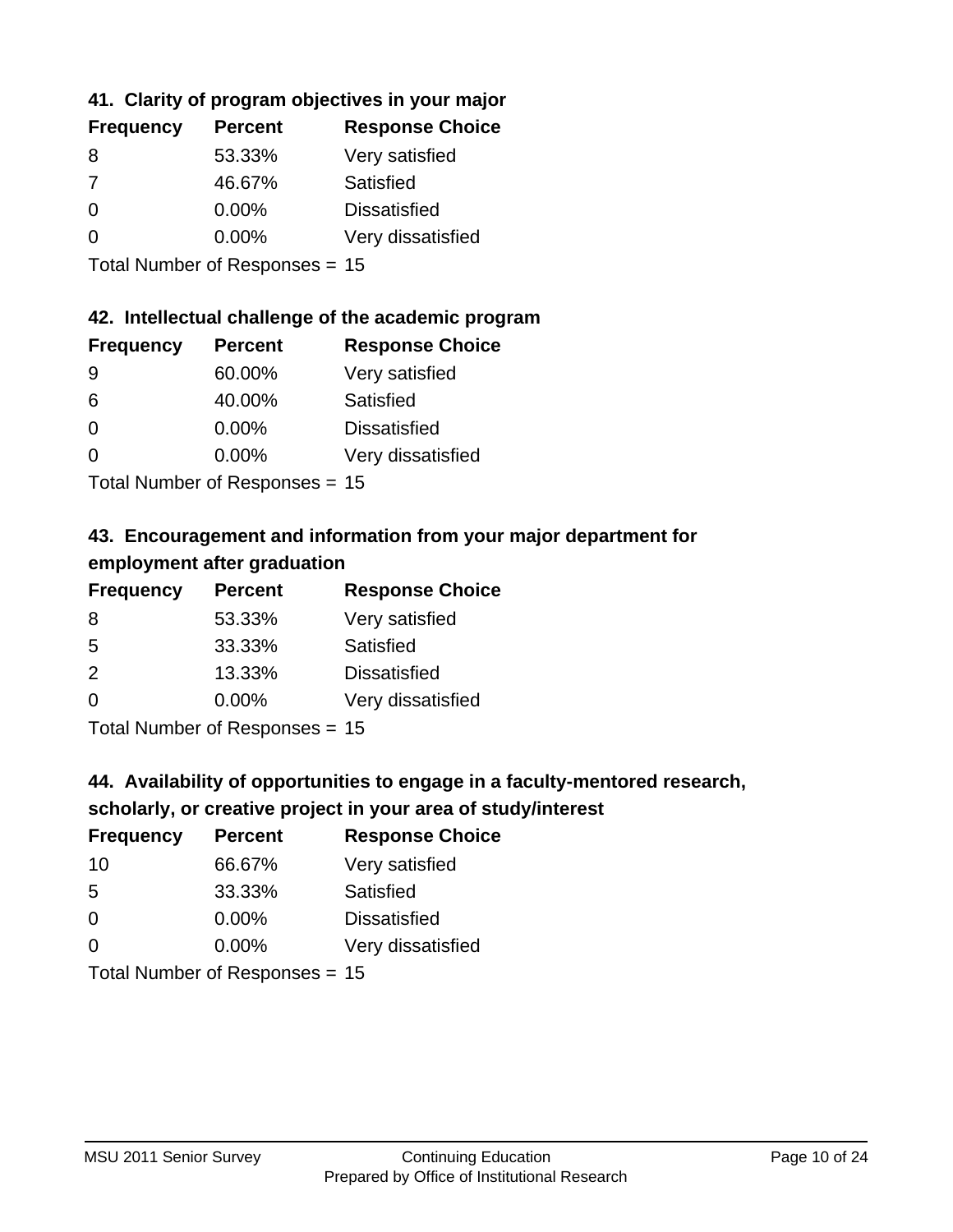### **45. Library hours**

| <b>Frequency</b> | <b>Percent</b> | <b>Response Choice</b> |
|------------------|----------------|------------------------|
| 9                | 60.00%         | Very satisfied         |
| 6                | 40.00%         | Satisfied              |
| $\Omega$         | 0.00%          | <b>Dissatisfied</b>    |
| $\Omega$         | 0.00%          | Very dissatisfied      |
|                  |                |                        |

Total Number of Responses = 15

### **46. Effectiveness of library personnel in meeting your information needs**

| <b>Frequency</b> | <b>Percent</b> | <b>Response Choice</b> |
|------------------|----------------|------------------------|
| 8                | 53.33%         | Very satisfied         |
| 7                | 46.67%         | Satisfied              |
| $\Omega$         | 0.00%          | <b>Dissatisfied</b>    |
| $\Omega$         | 0.00%          | Very dissatisfied      |
|                  |                |                        |

Total Number of Responses = 15

#### **47. Access to library resources on hand**

| <b>Frequency</b> | <b>Percent</b>                  | <b>Response Choice</b> |
|------------------|---------------------------------|------------------------|
| 9                | 60.00%                          | Very satisfied         |
| 6                | 40.00%                          | Satisfied              |
| $\Omega$         | $0.00\%$                        | <b>Dissatisfied</b>    |
| $\Omega$         | $0.00\%$                        | Very dissatisfied      |
|                  | $Total Number of Doonono0 = 4E$ |                        |

Total Number of Responses = 15

### **48. Electronic access to library resources**

| <b>Frequency</b> | <b>Percent</b>                 | <b>Response Choice</b> |
|------------------|--------------------------------|------------------------|
| 10               | 66.67%                         | Very satisfied         |
| 5                | 33.33%                         | Satisfied              |
| $\Omega$         | $0.00\%$                       | <b>Dissatisfied</b>    |
| $\Omega$         | $0.00\%$                       | Very dissatisfied      |
|                  | Total Number of Responses = 15 |                        |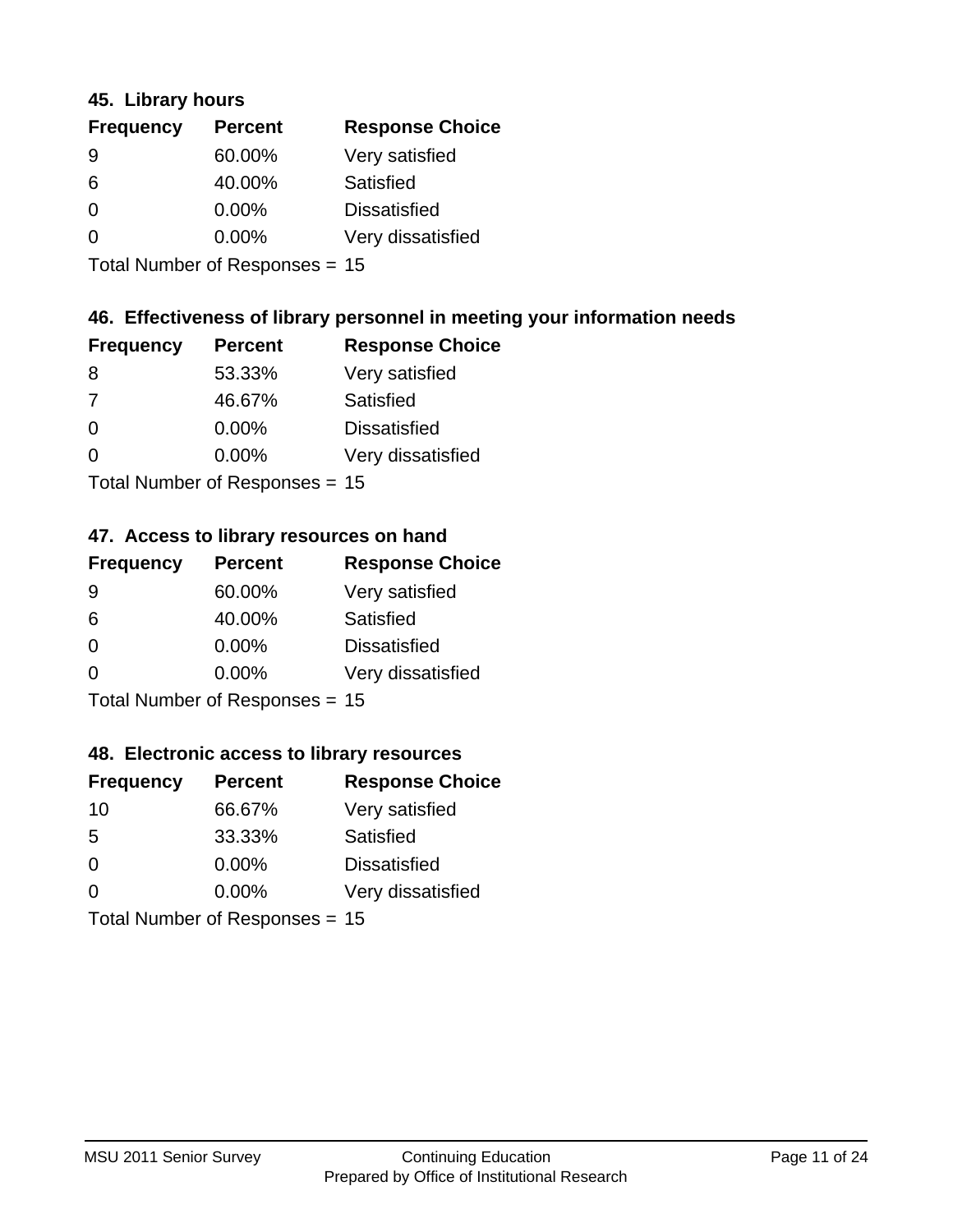**was in helping you achieve these goals. For questions 49-55, please indicate how effective University Studies at MSU** 

## **49. Writing Skills**

| <b>Frequency</b> | <b>Percent</b>                 | <b>Response Choice</b> |
|------------------|--------------------------------|------------------------|
| 7                | 53.85%                         | Very effective         |
| 6                | 46.15%                         | Effective              |
| $\Omega$         | 0.00%                          | Ineffective            |
| $\Omega$         | $0.00\%$                       | Very ineffective       |
|                  | Total Number of Responses = 13 |                        |

### **50. Speaking Skills**

| <b>Frequency</b> | <b>Percent</b>                 | <b>Response Choice</b> |
|------------------|--------------------------------|------------------------|
| -8               | 61.54%                         | Very effective         |
| 5                | 38.46%                         | Effective              |
| $\Omega$         | 0.00%                          | Ineffective            |
| $\Omega$         | 0.00%                          | Very ineffective       |
|                  | Total Number of Reconnege - 13 |                        |

Total Number of Responses = 13

#### **51. Critical Thinking Skills**

| <b>Frequency</b> | <b>Percent</b>                  | <b>Response Choice</b> |
|------------------|---------------------------------|------------------------|
| 8                | 57.14%                          | Very effective         |
| 6                | 42.86%                          | Effective              |
| $\Omega$         | 0.00%                           | Ineffective            |
| $\Omega$         | 0.00%                           | Very ineffective       |
|                  | $Total Number of Doonono0 = 11$ |                        |

Total Number of Responses = 14

## **52. Computer Technology**

| <b>Frequency</b> | <b>Percent</b>                 | <b>Response Choice</b> |
|------------------|--------------------------------|------------------------|
| 7                | 50.00%                         | Very effective         |
| 6                | 42.86%                         | Effective              |
| $\mathbf 1$      | 7.14%                          | Ineffective            |
| $\Omega$         | 0.00%                          | Very ineffective       |
|                  | Total Number of Responses = 14 |                        |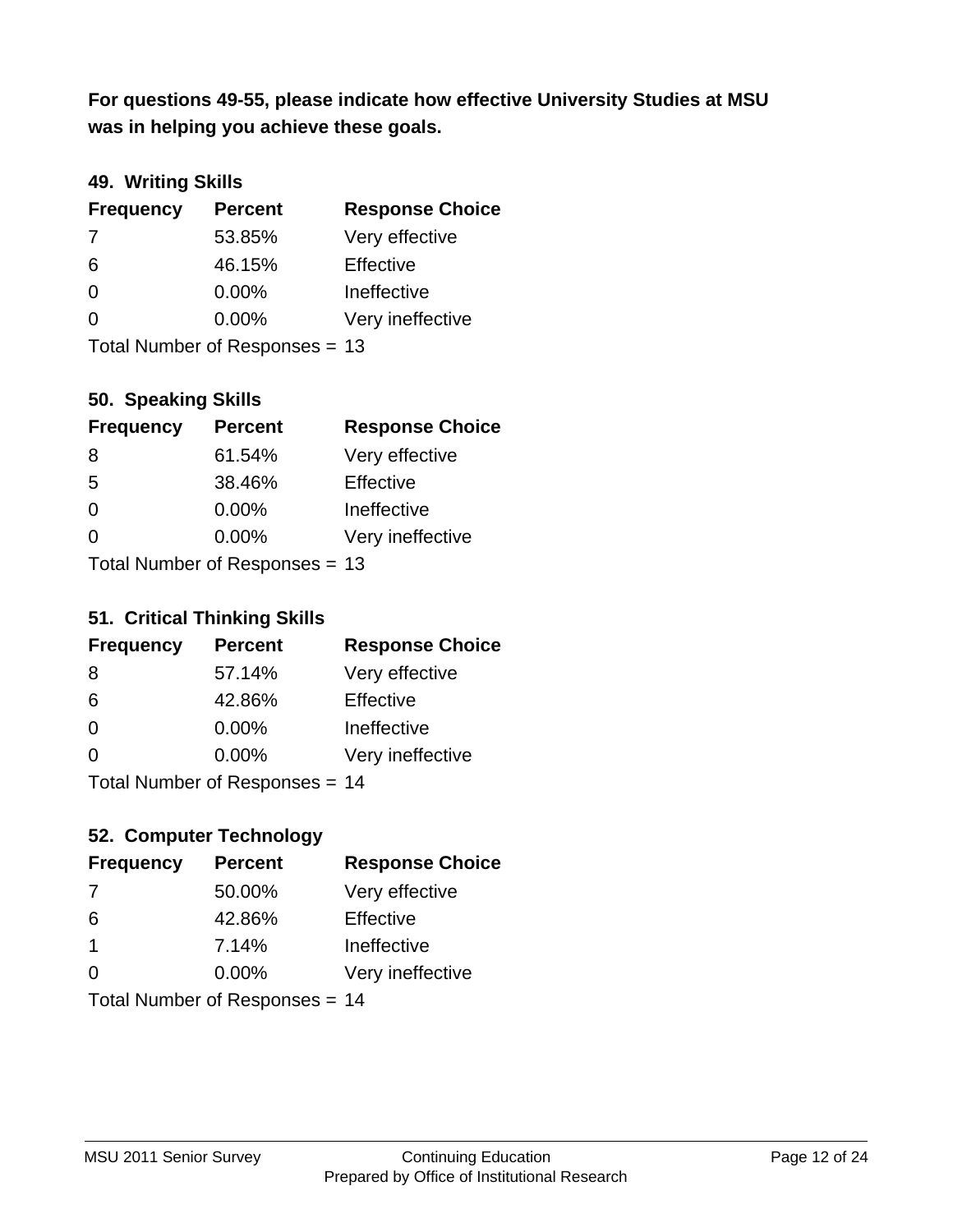### **53. General Knowledge in the liberal arts and sciences**

| <b>Frequency</b> | <b>Percent</b> | <b>Response Choice</b> |
|------------------|----------------|------------------------|
| 8                | 57.14%         | Very effective         |
| .5               | 35.71%         | Effective              |
|                  | 7.14%          | Ineffective            |
| $\Omega$         | $0.00\%$       | Very ineffective       |
|                  |                |                        |

Total Number of Responses = 14

### **54. International Perspectives**

| <b>Frequency</b> | <b>Percent</b> | <b>Response Choice</b> |
|------------------|----------------|------------------------|
| -7               | 50.00%         | Very effective         |
| 6                | 42.86%         | Effective              |
| $\mathbf{1}$     | 7.14%          | Ineffective            |
| $\Omega$         | 0.00%          | Very ineffective       |
|                  |                |                        |

Total Number of Responses = 14

### **55. Stimulation of interest in areas outside your chosen field of study**

| <b>Frequency</b>        | <b>Percent</b>             | <b>Response Choice</b> |
|-------------------------|----------------------------|------------------------|
| 8                       | 57.14%                     | Very effective         |
| .5                      | 35.71%                     | Effective              |
| $\overline{\mathbf{1}}$ | 7.14%                      | Ineffective            |
| $\Omega$                | 0.00%                      | Very ineffective       |
|                         | Total Number of Deepersoon |                        |

Total Number of Responses = 14

## **For questions 56-83, please indicate how satisfactorily the following met your needs**

#### **56. African-American Student Services**

| <b>Frequency</b> | <b>Percent</b>                 | <b>Response Choice</b> |
|------------------|--------------------------------|------------------------|
| 14               | 93.33%                         | Did not use            |
| $\mathbf 1$      | 6.67%                          | Very satisfied         |
| $\Omega$         | 0.00%                          | Satisfied              |
| $\Omega$         | $0.00\%$                       | <b>Dissatisfied</b>    |
| $\Omega$         | 0.00%                          | Very dissatisfied      |
|                  | Total Number of Responses = 15 |                        |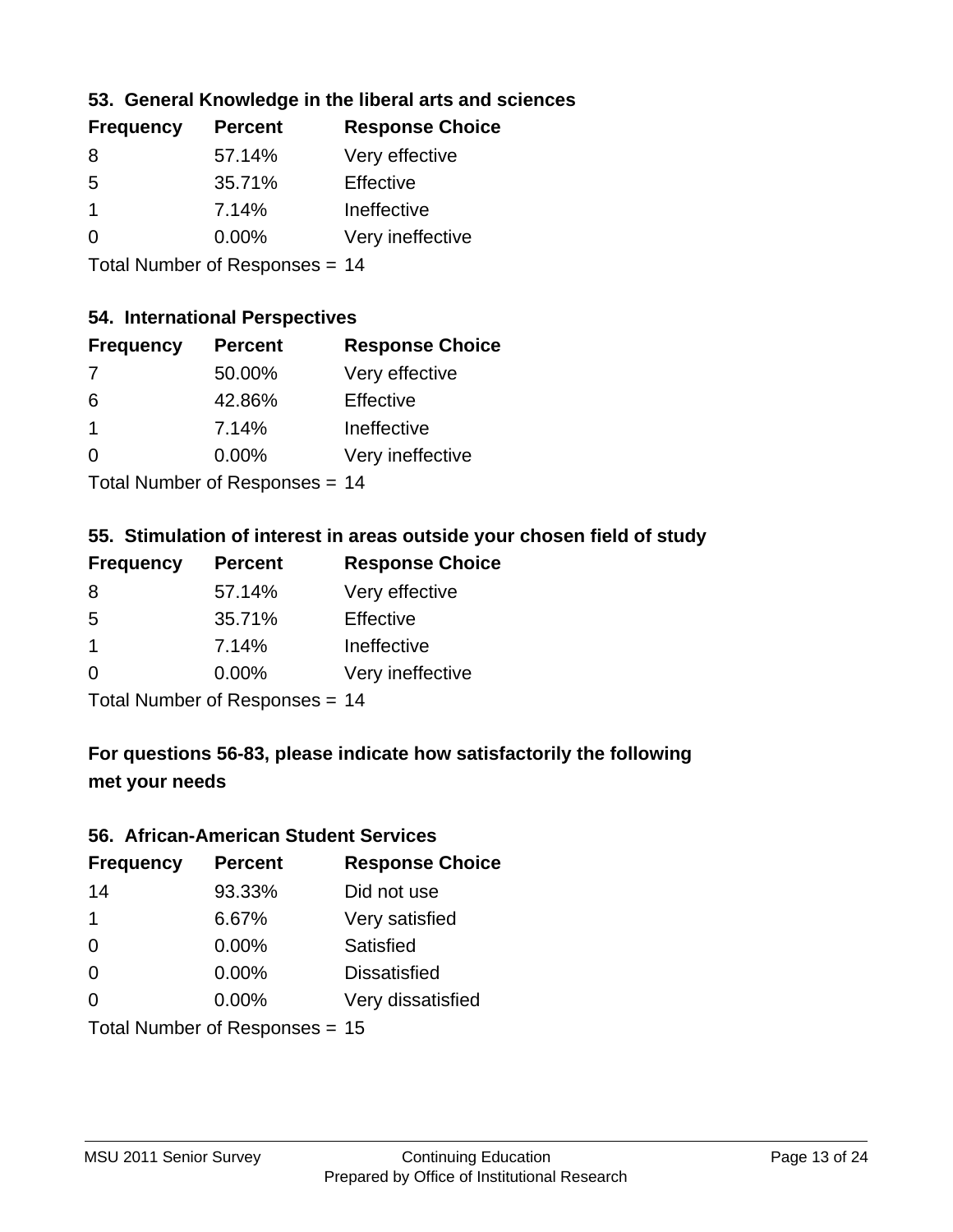### **57. Career Services Office**

| <b>Frequency</b> | <b>Percent</b> | <b>Response Choice</b> |
|------------------|----------------|------------------------|
| 11               | 73.33%         | Did not use            |
| 1                | 6.67%          | Very satisfied         |
| 3                | 20.00%         | Satisfied              |
| 0                | $0.00\%$       | <b>Dissatisfied</b>    |
|                  | $0.00\%$       | Very dissatisfied      |
|                  |                |                        |

Total Number of Responses = 15

### **58. Counseling and Testing Center**

| <b>Frequency</b>          | <b>Percent</b> | <b>Response Choice</b> |
|---------------------------|----------------|------------------------|
| 12                        | 80.00%         | Did not use            |
| 1                         | 6.67%          | Very satisfied         |
| 2                         | 13.33%         | <b>Satisfied</b>       |
| $\Omega$                  | 0.00%          | <b>Dissatisfied</b>    |
| ∩                         | 0.00%          | Very dissatisfied      |
| Total Number of Desponses |                |                        |

Total Number of Responses = 15

#### **59. Cultural programming and activities**

| <b>Frequency</b> | <b>Percent</b>                 | <b>Response Choice</b> |
|------------------|--------------------------------|------------------------|
| 13               | 86.67%                         | Did not use            |
| 1                | 6.67%                          | Very satisfied         |
| -1               | 6.67%                          | Satisfied              |
| $\Omega$         | $0.00\%$                       | <b>Dissatisfied</b>    |
| $\Omega$         | $0.00\%$                       | Very dissatisfied      |
|                  | Total Number of Responses = 15 |                        |

### **60. E-study courses**

| <b>Frequency</b> | <b>Percent</b>                 | <b>Response Choice</b> |
|------------------|--------------------------------|------------------------|
| 2                | 13.33%                         | Did not use            |
| 8                | 53.33%                         | Very satisfied         |
| 5                | 33.33%                         | Satisfied              |
| $\Omega$         | $0.00\%$                       | <b>Dissatisfied</b>    |
| $\Omega$         | 0.00%                          | Very dissatisfied      |
|                  | Total Number of Responses = 15 |                        |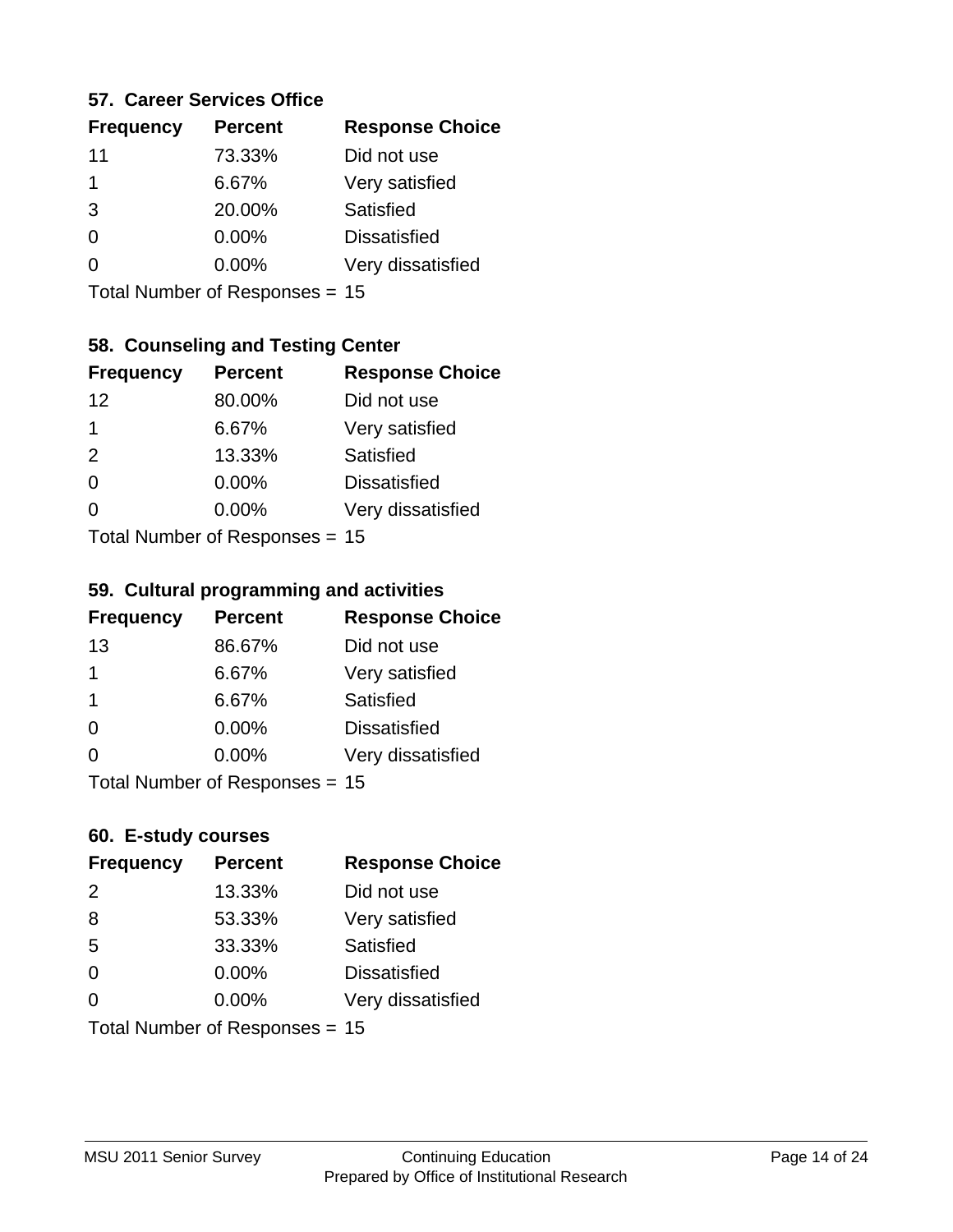#### **61. Food Services**

| <b>Frequency</b> | <b>Percent</b> | <b>Response Choice</b> |
|------------------|----------------|------------------------|
| 11               | 73.33%         | Did not use            |
| 3                | 20.00%         | Very satisfied         |
| -1               | 6.67%          | Satisfied              |
| 0                | $0.00\%$       | <b>Dissatisfied</b>    |
| O                | 0.00%          | Very dissatisfied      |
|                  |                |                        |

Total Number of Responses = 15

### **62. Greek life and activities**

| <b>Frequency</b> | <b>Percent</b>                   | <b>Response Choice</b> |
|------------------|----------------------------------|------------------------|
| 13               | 86.67%                           | Did not use            |
| 2                | 13.33%                           | Very satisfied         |
| $\Omega$         | 0.00%                            | Satisfied              |
| $\Omega$         | 0.00%                            | <b>Dissatisfied</b>    |
| 0                | $0.00\%$                         | Very dissatisfied      |
|                  | Total Number of Responses = $15$ |                        |

**63. Health Services**

| <b>Frequency</b>          | <b>Percent</b> | <b>Response Choice</b> |
|---------------------------|----------------|------------------------|
| 10                        | 66.67%         | Did not use            |
| $\Omega$                  | 0.00%          | Very satisfied         |
| 5                         | 33.33%         | Satisfied              |
| $\Omega$                  | 0.00%          | <b>Dissatisfied</b>    |
| $\Omega$                  | 0.00%          | Very dissatisfied      |
| Total Number of DoEROR 0. |                |                        |

Total Number of Responses = 15

### **64. Honor Societies/Departmental Clubs/Special Interest Organizations**

| <b>Frequency</b>               | <b>Percent</b> | <b>Response Choice</b> |
|--------------------------------|----------------|------------------------|
| 13                             | 86.67%         | Did not use            |
| $\Omega$                       | 0.00%          | Very satisfied         |
| 2                              | 13.33%         | Satisfied              |
| $\Omega$                       | 0.00%          | <b>Dissatisfied</b>    |
| $\Omega$                       | 0.00%          | Very dissatisfied      |
| Total Number of Responses = 15 |                |                        |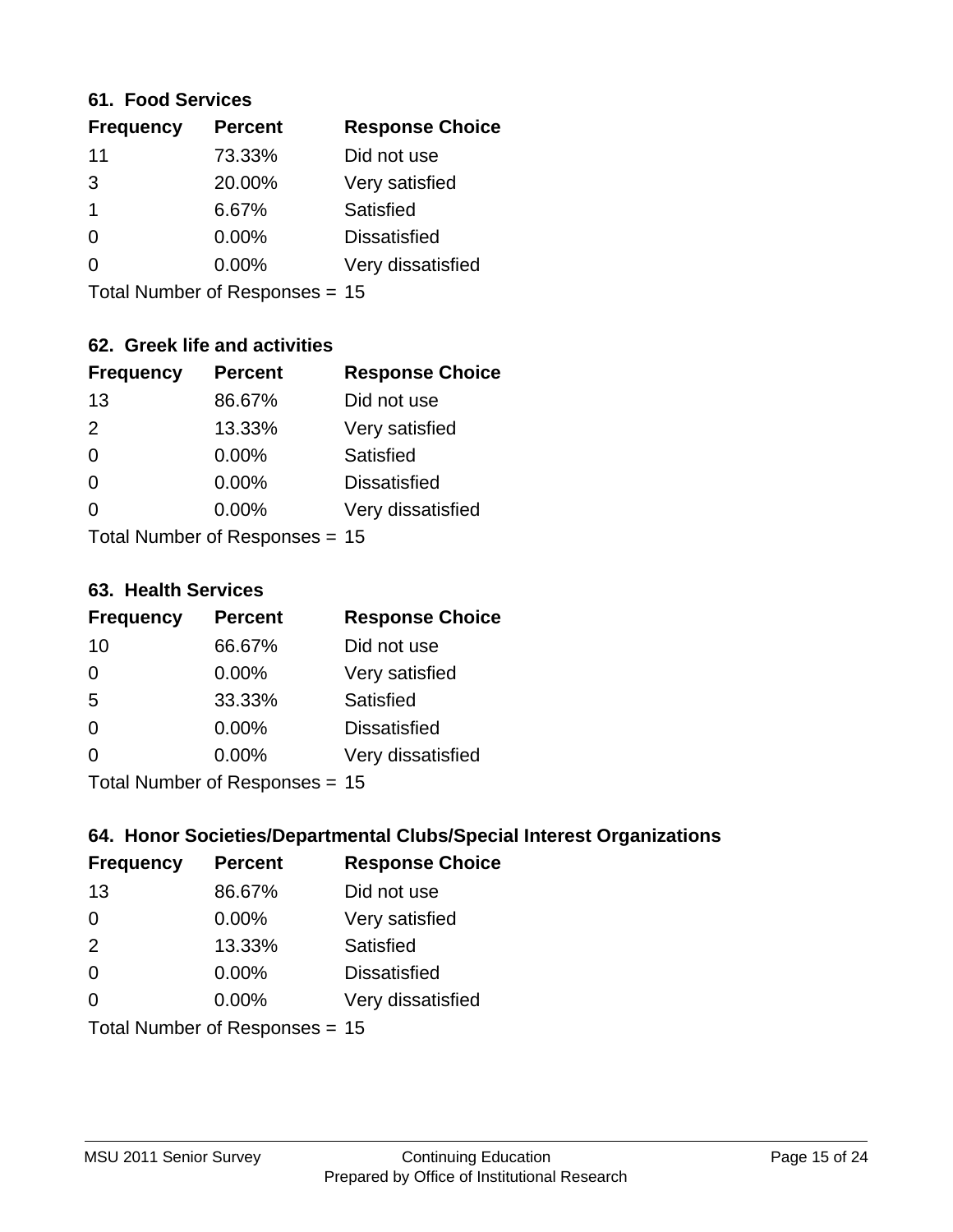### **65. International Programs and activities**

| <b>Frequency</b> | <b>Percent</b> | <b>Response Choice</b> |
|------------------|----------------|------------------------|
| 14               | 93.33%         | Did not use            |
| 0                | 0.00%          | Very satisfied         |
| 0                | $0.00\%$       | Satisfied              |
| 1                | 6.67%          | <b>Dissatisfied</b>    |
|                  | $0.00\%$       | Very dissatisfied      |
|                  |                |                        |

Total Number of Responses = 15

### **66. International student support services**

| <b>Frequency</b>          | <b>Percent</b> | <b>Response Choice</b> |
|---------------------------|----------------|------------------------|
| 15                        | 100.00%        | Did not use            |
| $\Omega$                  | 0.00%          | Very satisfied         |
| $\Omega$                  | $0.00\%$       | <b>Satisfied</b>       |
| $\Omega$                  | 0.00%          | <b>Dissatisfied</b>    |
| 0                         | 0.00%          | Very dissatisfied      |
| Total Number of Desponses |                |                        |

Total Number of Responses = 15

#### **67. Intramural Sports and Recreation**

| <b>Frequency</b>                | <b>Percent</b> | <b>Response Choice</b> |
|---------------------------------|----------------|------------------------|
| 12                              | 80.00%         | Did not use            |
| $\mathcal{P}$                   | 13.33%         | Very satisfied         |
| $\overline{\mathbf{1}}$         | 6.67%          | Satisfied              |
| $\Omega$                        | 0.00%          | <b>Dissatisfied</b>    |
| $\Omega$                        | 0.00%          | Very dissatisfied      |
| $Total Number of Denonose = 45$ |                |                        |

I otal Number of Responses = 15

## **68. Lowry Center/Community College**

| <b>Frequency</b>        | <b>Percent</b>                 | <b>Response Choice</b> |
|-------------------------|--------------------------------|------------------------|
| 14                      | 93.33%                         | Did not use            |
| $\Omega$                | $0.00\%$                       | Very satisfied         |
| $\overline{\mathbf{1}}$ | 6.67%                          | Satisfied              |
| $\Omega$                | 0.00%                          | <b>Dissatisfied</b>    |
| $\Omega$                | $0.00\%$                       | Very dissatisfied      |
|                         | Total Number of Responses = 15 |                        |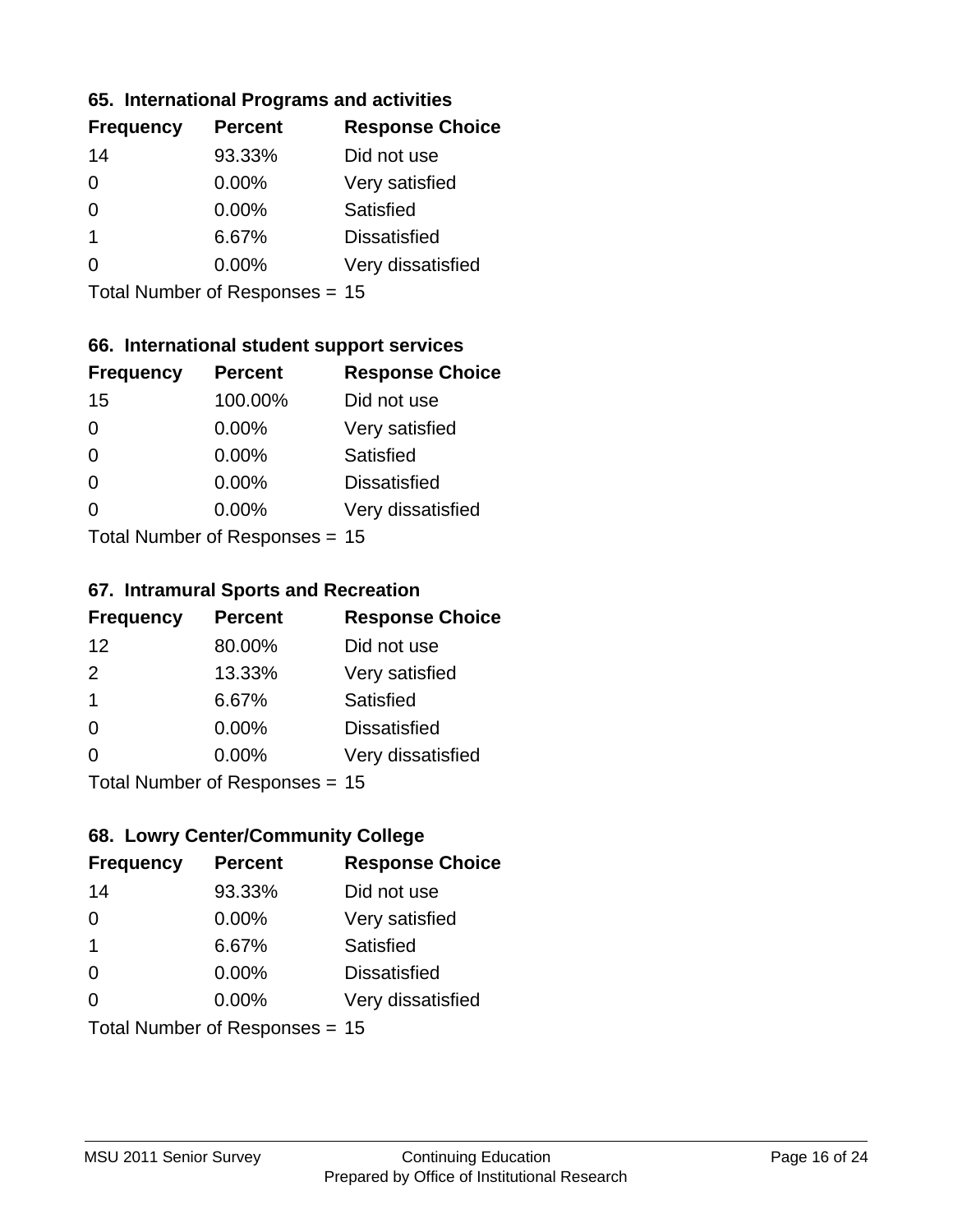## **69. Library**

| <b>Frequency</b> | <b>Percent</b> | <b>Response Choice</b> |
|------------------|----------------|------------------------|
| 5                | 33.33%         | Did not use            |
| 7                | 46.67%         | Very satisfied         |
| 3                | 20.00%         | Satisfied              |
| $\Omega$         | 0.00%          | <b>Dissatisfied</b>    |
| ∩                | 0.00%          | Very dissatisfied      |
|                  |                |                        |

Total Number of Responses = 15

## **70. MAP Report**

| <b>Frequency</b>               | <b>Percent</b> | <b>Response Choice</b> |
|--------------------------------|----------------|------------------------|
| 1                              | 6.67%          | Did not use            |
| $\overline{7}$                 | 46.67%         | Very satisfied         |
| 6                              | 40.00%         | Satisfied              |
| $\mathbf{1}$                   | 6.67%          | <b>Dissatisfied</b>    |
| 0                              | $0.00\%$       | Very dissatisfied      |
| Total Number of Responses = 15 |                |                        |

#### **71. MSU Web site**

| <b>Frequency</b>               | <b>Percent</b> | <b>Response Choice</b> |
|--------------------------------|----------------|------------------------|
| 1                              | 6.67%          | Did not use            |
| 11                             | 73.33%         | Very satisfied         |
| 3                              | 20.00%         | Satisfied              |
| $\Omega$                       | 0.00%          | <b>Dissatisfied</b>    |
| ∩                              | $0.00\%$       | Very dissatisfied      |
| Total Number of Responses = 15 |                |                        |

### **72. NCAA Sports**

| <b>Frequency</b>               | <b>Percent</b> | <b>Response Choice</b> |
|--------------------------------|----------------|------------------------|
| 11                             | 73.33%         | Did not use            |
| -1                             | 6.67%          | Very satisfied         |
| 3                              | 20.00%         | Satisfied              |
| $\Omega$                       | 0.00%          | <b>Dissatisfied</b>    |
| $\Omega$                       | $0.00\%$       | Very dissatisfied      |
| Total Number of Responses = 15 |                |                        |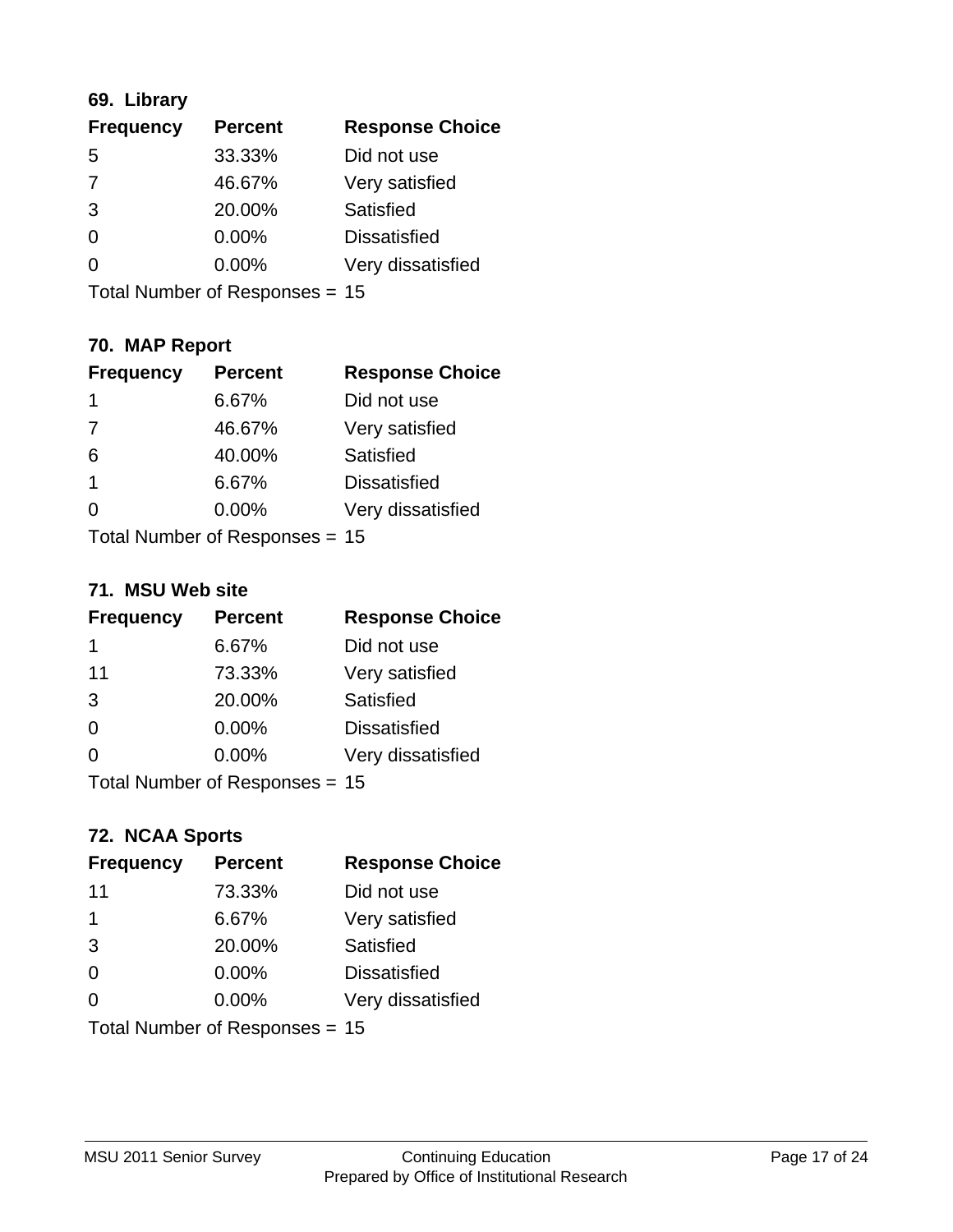### **73. Online courses that are not e-study**

| <b>Frequency</b> | <b>Percent</b> | <b>Response Choice</b> |
|------------------|----------------|------------------------|
| 6                | 40.00%         | Did not use            |
| 6                | 40.00%         | Very satisfied         |
| 3                | 20.00%         | Satisfied              |
| 0                | 0.00%          | <b>Dissatisfied</b>    |
|                  | $0.00\%$       | Very dissatisfied      |
|                  |                |                        |

Total Number of Responses = 15

## **74. Racer Touch Registration**

| <b>Frequency</b>          | <b>Percent</b> | <b>Response Choice</b> |
|---------------------------|----------------|------------------------|
| $\Omega$                  | 0.00%          | Did not use            |
| 9                         | 60.00%         | Very satisfied         |
| 5                         | 33.33%         | <b>Satisfied</b>       |
| 1                         | 6.67%          | <b>Dissatisfied</b>    |
| 0                         | $0.00\%$       | Very dissatisfied      |
| Total Number of Doopepooo |                |                        |

Total Number of Responses = 15

### **75. Residential College programming and activities**

| <b>Frequency</b> | <b>Percent</b>            | <b>Response Choice</b> |
|------------------|---------------------------|------------------------|
| 11               | 73.33%                    | Did not use            |
| 2                | 13.33%                    | Very satisfied         |
| 2                | 13.33%                    | Satisfied              |
| $\Omega$         | $0.00\%$                  | <b>Dissatisfied</b>    |
| 0                | 0.00%                     | Very dissatisfied      |
|                  | Total Number of DoEROR 0. |                        |

Total Number of Responses = 15

## **76. Scholarships/grants/student employment**

| <b>Frequency</b>               | <b>Percent</b> | <b>Response Choice</b> |
|--------------------------------|----------------|------------------------|
| 9                              | 60.00%         | Did not use            |
| 3                              | 20.00%         | Very satisfied         |
| 2                              | 13.33%         | Satisfied              |
| $\overline{\mathbf{1}}$        | 6.67%          | <b>Dissatisfied</b>    |
| $\Omega$                       | $0.00\%$       | Very dissatisfied      |
| Total Number of Responses = 15 |                |                        |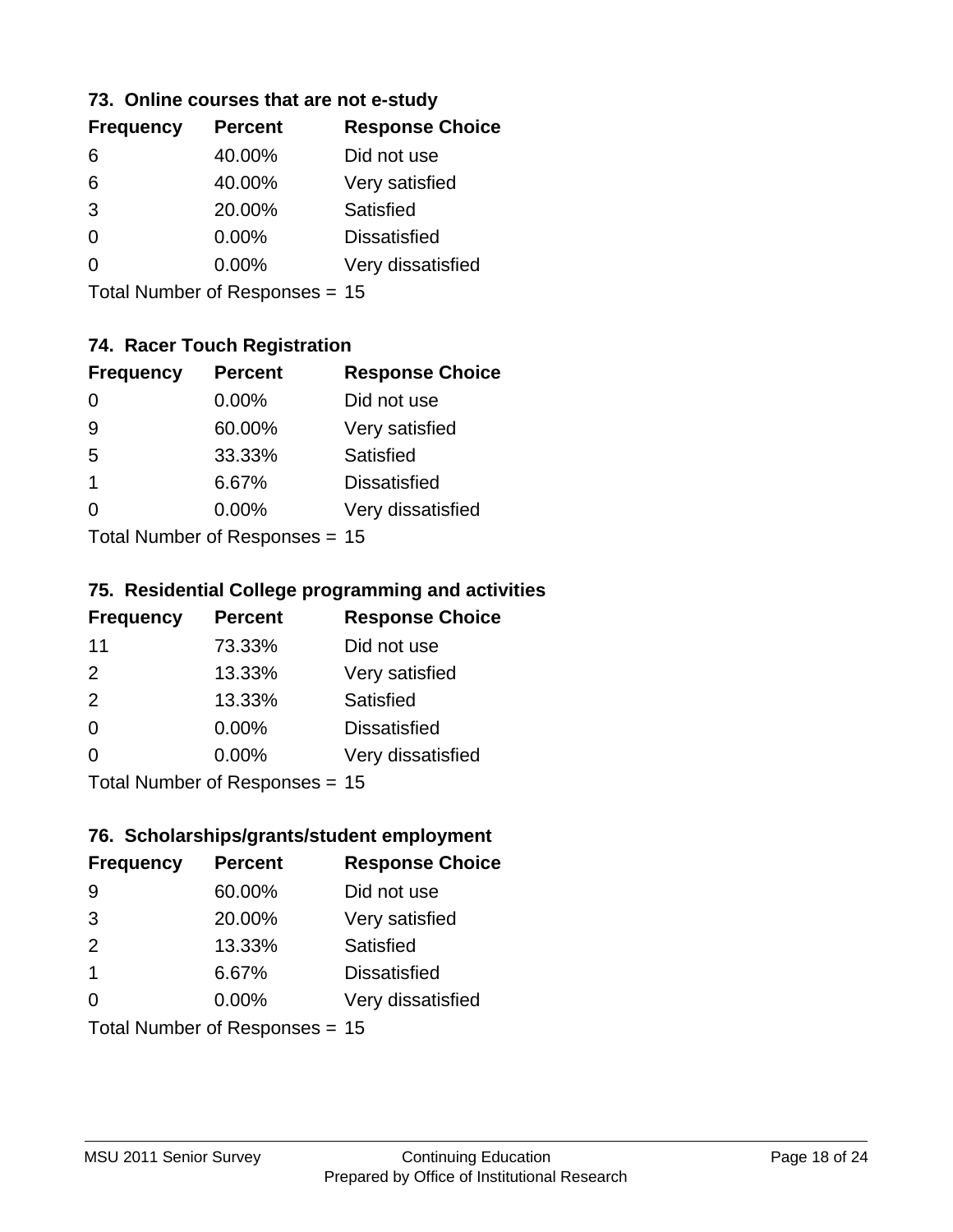### **77. Security Services**

| <b>Frequency</b> | <b>Percent</b> | <b>Response Choice</b> |
|------------------|----------------|------------------------|
| 12               | 80.00%         | Did not use            |
| $\mathcal{P}$    | 13.33%         | Very satisfied         |
| 1                | 6.67%          | Satisfied              |
| 0                | $0.00\%$       | <b>Dissatisfied</b>    |
|                  | $0.00\%$       | Very dissatisfied      |
|                  |                |                        |

Total Number of Responses = 15

## **78. Services for non-traditional students**

| <b>Frequency</b>          | <b>Percent</b> | <b>Response Choice</b> |
|---------------------------|----------------|------------------------|
| 11                        | 73.33%         | Did not use            |
| 3                         | 20.00%         | Very satisfied         |
| 1                         | 6.67%          | Satisfied              |
| 0                         | 0.00%          | <b>Dissatisfied</b>    |
| ∩                         | 0.00%          | Very dissatisfied      |
| Total Number of Desponses |                |                        |

Total Number of Responses = 15

### **79. Student Support Services (Trio)**

| <b>Frequency</b> | <b>Percent</b>            | <b>Response Choice</b> |
|------------------|---------------------------|------------------------|
| 12               | 80.00%                    | Did not use            |
| 3                | 20.00%                    | Very satisfied         |
| $\Omega$         | $0.00\%$                  | Satisfied              |
| $\Omega$         | 0.00%                     | <b>Dissatisfied</b>    |
| $\Omega$         | 0.00%                     | Very dissatisfied      |
|                  | Total Number of DoEROR 0. |                        |

Total Number of Responses = 15

## **80. Student PIN System**

| <b>Frequency</b>               | <b>Percent</b> | <b>Response Choice</b> |
|--------------------------------|----------------|------------------------|
| $\Omega$                       | 0.00%          | Did not use            |
| 7                              | 46.67%         | Very satisfied         |
| 6                              | 40.00%         | Satisfied              |
| 2                              | 13.33%         | <b>Dissatisfied</b>    |
| 0                              | 0.00%          | Very dissatisfied      |
| Total Number of Responses = 15 |                |                        |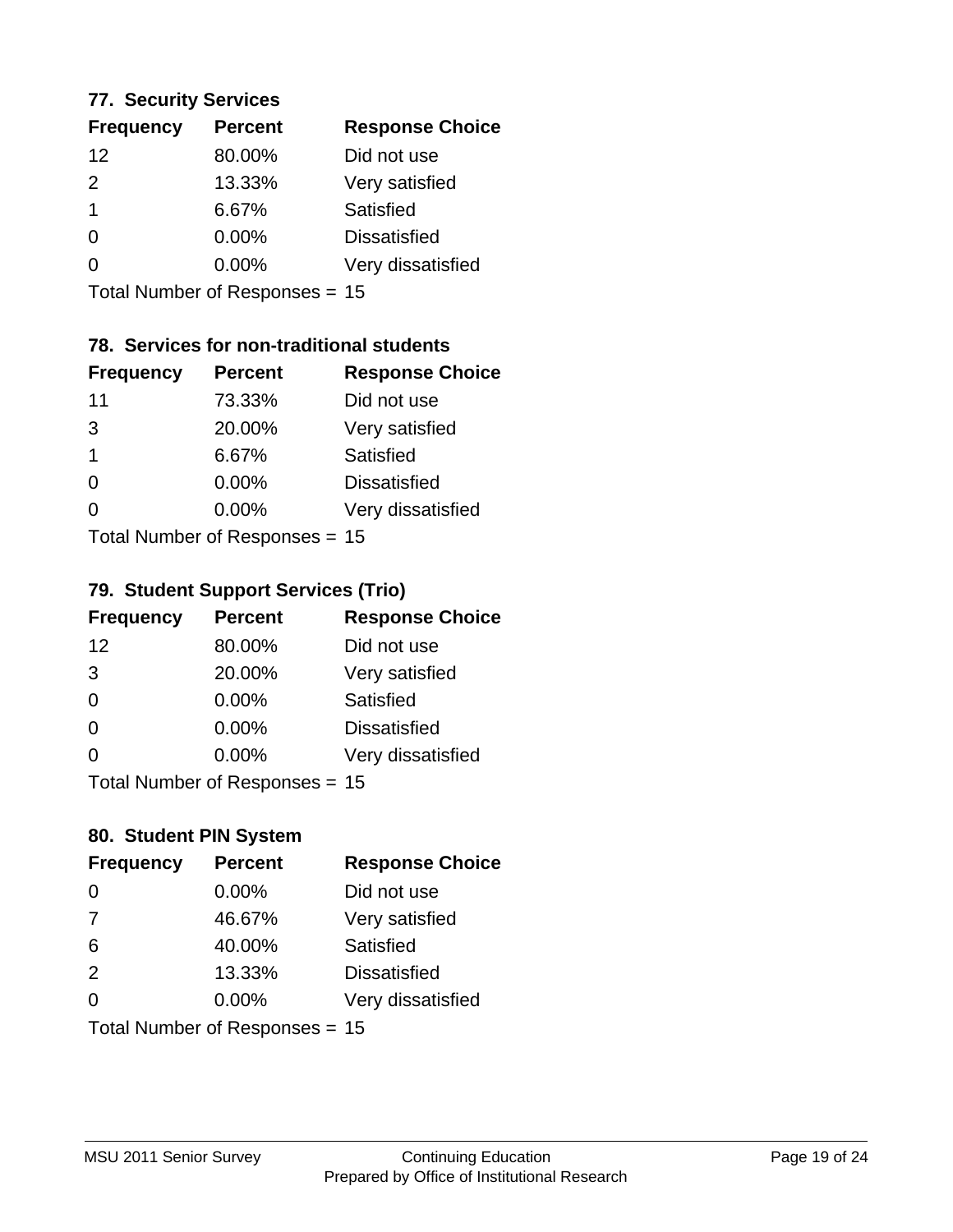### **81. Student Records/Transcript Services**

| <b>Percent</b> | <b>Response Choice</b> |
|----------------|------------------------|
| 0.00%          | Did not use            |
| 60.00%         | Very satisfied         |
| 40.00%         | Satisfied              |
| 0.00%          | <b>Dissatisfied</b>    |
| $0.00\%$       | Very dissatisfied      |
|                |                        |

Total Number of Responses = 15

### **82. Computer and Internet access for study and research needs**

| <b>Frequency</b>          | <b>Percent</b> | <b>Response Choice</b> |
|---------------------------|----------------|------------------------|
| 1                         | 6.67%          | Did not use            |
| 10                        | 66.67%         | Very satisfied         |
| $\overline{4}$            | 26.67%         | Satisfied              |
| $\Omega$                  | 0.00%          | <b>Dissatisfied</b>    |
| ∩                         | 0.00%          | Very dissatisfied      |
| Total Number of Deepersee |                |                        |

Total Number of Responses = 15

#### **83. Women's Center**

| <b>Frequency</b>           | <b>Percent</b> | <b>Response Choice</b> |  |
|----------------------------|----------------|------------------------|--|
| 13                         | 86.67%         | Did not use            |  |
| 1                          | 6.67%          | Very satisfied         |  |
| -1                         | 6.67%          | Satisfied              |  |
| $\Omega$                   | $0.00\%$       | <b>Dissatisfied</b>    |  |
| $\Omega$                   | 0.00%          | Very dissatisfied      |  |
| Total Number of Deepersoon |                |                        |  |

Total Number of Responses = 15

### **84. To what extent did you participate in Residential College activities?**

| <b>Frequency</b> | <b>Percent</b>            | <b>Response Choice</b> |
|------------------|---------------------------|------------------------|
| 12               | 80.00%                    | Did not participate    |
| $\mathcal{P}$    | 13.33%                    | Frequently             |
| $\Omega$         | 0.00%                     | Occasionally           |
|                  | 6.67%                     | Seldom                 |
|                  | Total Number of DoEROR 0. |                        |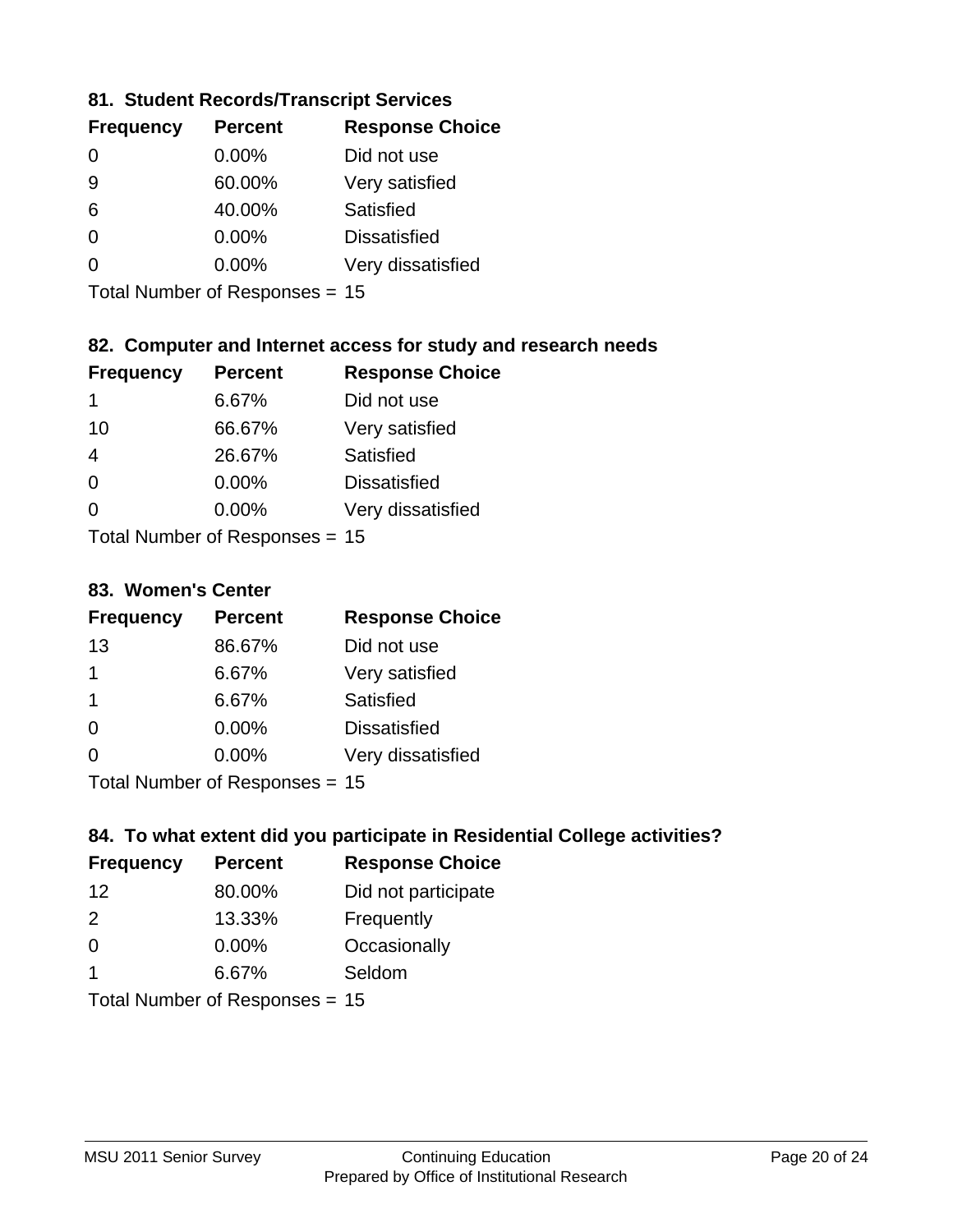| <b>Frequency</b> | <b>Percent</b> | <b>Response Choice</b>                 |
|------------------|----------------|----------------------------------------|
| 10               | 66.67%         | Not familiar with Residential Colleges |
| -3               | 20.00%         | Very positive                          |
| 2                | 13.33%         | <b>Positive</b>                        |
| $\overline{0}$   | $0.00\%$       | <b>Negative</b>                        |
| $\overline{0}$   | 0.00%          | Very negative                          |
|                  |                |                                        |

**85. Which phrase best describes your opinion of Residential Colleges?**

Total Number of Responses = 15

### **Questions 86-95**

**University Graduate." Please indicate how effective your MSU experience was in The University has formulated ten desired "Characteristics of the Murray State enhancing your abilities in each area.**

**86. Engage in mature, independent and creative thought and express that thought effectively in oral and written communication;**

| <b>Frequency</b> | <b>Percent</b> | <b>Response Choice</b> |
|------------------|----------------|------------------------|
| 7                | 46.67%         | Very effective         |
| 8                | 53.33%         | Effective              |
| 0                | 0.00%          | Ineffective            |
| $\Omega$         | $0.00\%$       | Very ineffective       |
|                  |                |                        |

Total Number of Responses = 15

**87. Understand and apply the critical and scientific methodologies that** 

**academic disciplines employ to discover knowledge and ascertain its validity;**

| <b>Frequency</b> | <b>Percent</b> | <b>Response Choice</b> |
|------------------|----------------|------------------------|
| 7                | 46.67%         | Very effective         |
| 6                | 40.00%         | Effective              |
| $\mathcal{P}$    | 13.33%         | Ineffective            |
| $\Omega$         | 0.00%          | Very ineffective       |
|                  |                |                        |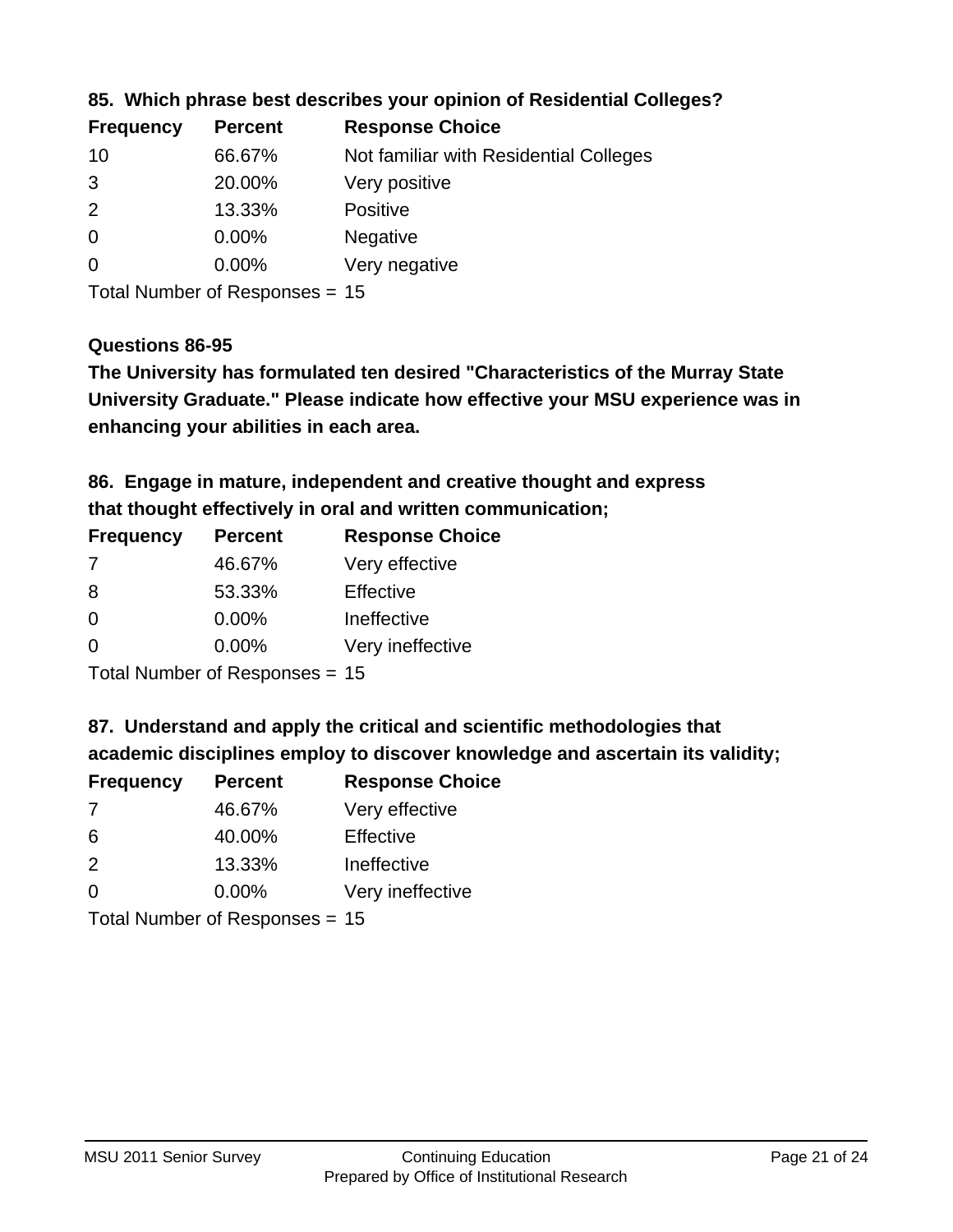## **88. Apply sound standards of information gathering, analysis and evaluation to reach logical decisions;**

| <b>Percent</b> | <b>Response Choice</b> |
|----------------|------------------------|
| 46.67%         | Very effective         |
| 40.00%         | Effective              |
| 13.33%         | Ineffective            |
| $0.00\%$       | Very ineffective       |
|                |                        |

Total Number of Responses = 15

## **89. Understand the roles and applications of science and technology in the solution of the problems of a changing world;**

| <b>Frequency</b>           | <b>Percent</b> | <b>Response Choice</b> |
|----------------------------|----------------|------------------------|
| 7                          | 46.67%         | Very effective         |
| 6                          | 40.00%         | Effective              |
| 2                          | 13.33%         | Ineffective            |
| $\Omega$                   | 0.00%          | Very ineffective       |
| Tatal Manakan af Dagmanage |                |                        |

Total Number of Responses = 15

# **90. Demonstrate a critical understanding of the world's historical, literary, philosophical, and artistic traditions;**

| <b>Frequency</b> | <b>Percent</b>               | <b>Response Choice</b> |
|------------------|------------------------------|------------------------|
| 7                | 46.67%                       | Very effective         |
| 8                | 53.33%                       | Effective              |
| $\Omega$         | 0.00%                        | Ineffective            |
| $\Omega$         | 0.00%                        | Very ineffective       |
|                  | The HI all and December 2014 |                        |

Total Number of Responses = 15

# **91. Understand the dynamics of cultural diversity, of competing economic and political systems, and of complex moral and ethical issues;**

| <b>Frequency</b>        | <b>Percent</b>                 | <b>Response Choice</b> |
|-------------------------|--------------------------------|------------------------|
| 8                       | 53.33%                         | Very effective         |
| 6                       | 40.00%                         | Effective              |
| $\Omega$                | 0.00%                          | Ineffective            |
| $\overline{\mathbf{1}}$ | 6.67%                          | Very ineffective       |
|                         | Total Number of Responses = 15 |                        |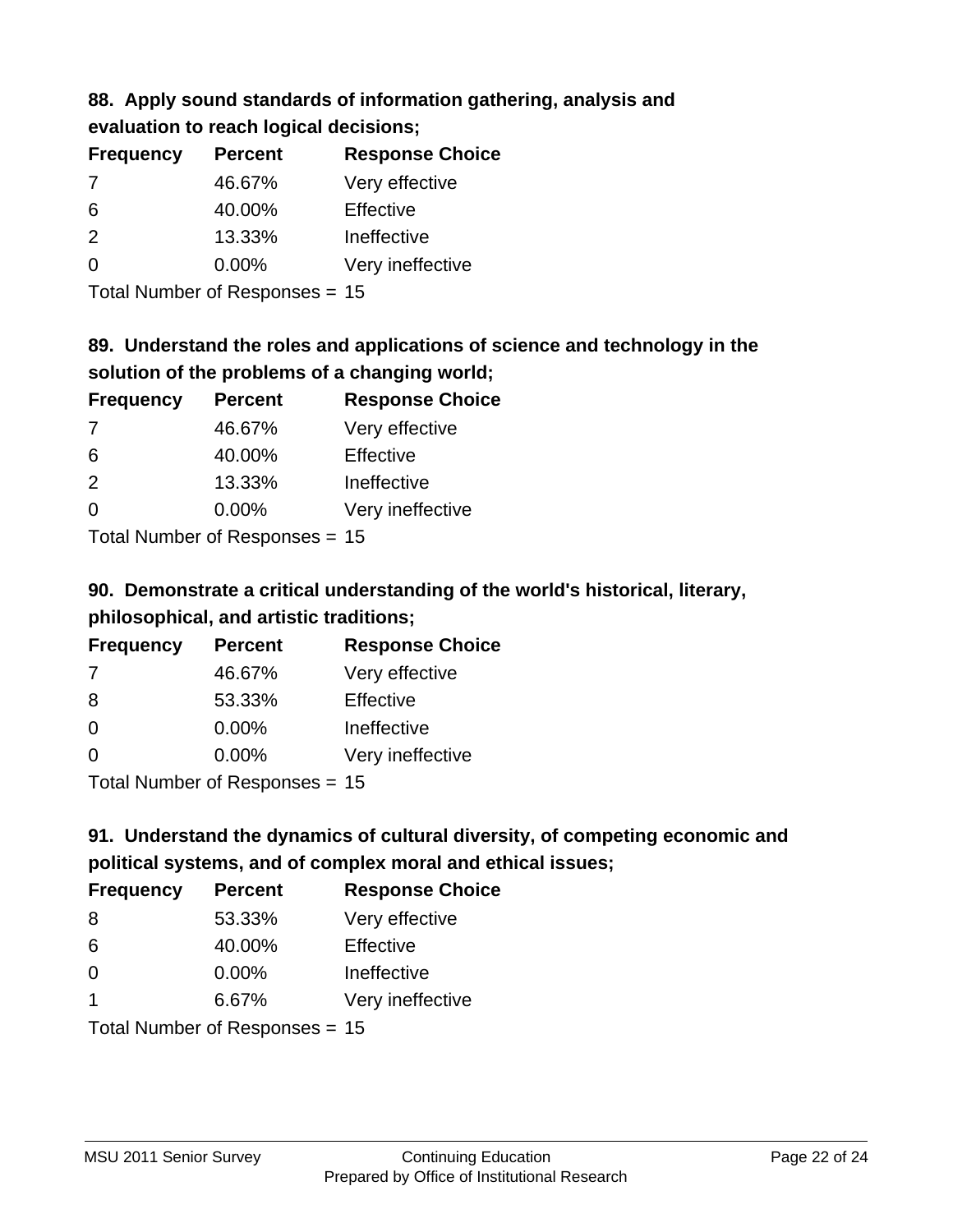## **92. Understand the nature of and engage in ethical behavior and**

**responsible citizenship;**

| <b>Frequency</b> | <b>Percent</b> | <b>Response Choice</b> |
|------------------|----------------|------------------------|
| 8                | 53.33%         | Very effective         |
| 7                | 46.67%         | Effective              |
| $\Omega$         | $0.00\%$       | Ineffective            |
| $\Omega$         | $0.00\%$       | Very ineffective       |
|                  |                |                        |

Total Number of Responses = 15

# **93. Understand the importance of the behaviors necessary to maintain a healthy lifestyle;**

| <b>Frequency</b>           | <b>Percent</b> | <b>Response Choice</b> |
|----------------------------|----------------|------------------------|
| 9                          | 60.00%         | Very effective         |
| $\overline{4}$             | 26.67%         | Effective              |
| 2                          | 13.33%         | Ineffective            |
| $\Omega$                   | 0.00%          | Very ineffective       |
| Tatal Number of Desperance |                |                        |

Total Number of Responses = 15

## **94. Demonstrate mastery of a chosen field of study; and**

| <b>Frequency</b> | <b>Percent</b> | <b>Response Choice</b> |
|------------------|----------------|------------------------|
| 8                | 53.33%         | Very effective         |
| 6                | 40.00%         | Effective              |
| $\mathbf 1$      | 6.67%          | Ineffective            |
| $\Omega$         | 0.00%          | Very ineffective       |
|                  |                |                        |

Total Number of Responses = 15

## **95. Value intellectual pursuit and continuous learning in a changing world.**

| <b>Frequency</b>           | <b>Percent</b> | <b>Response Choice</b> |
|----------------------------|----------------|------------------------|
| 8                          | 53.33%         | Very effective         |
| 6                          | 40.00%         | Effective              |
| $\mathbf 1$                | 6.67%          | Ineffective            |
| $\Omega$                   | 0.00%          | Very ineffective       |
| Tatal Manakan af Dagmanage |                |                        |